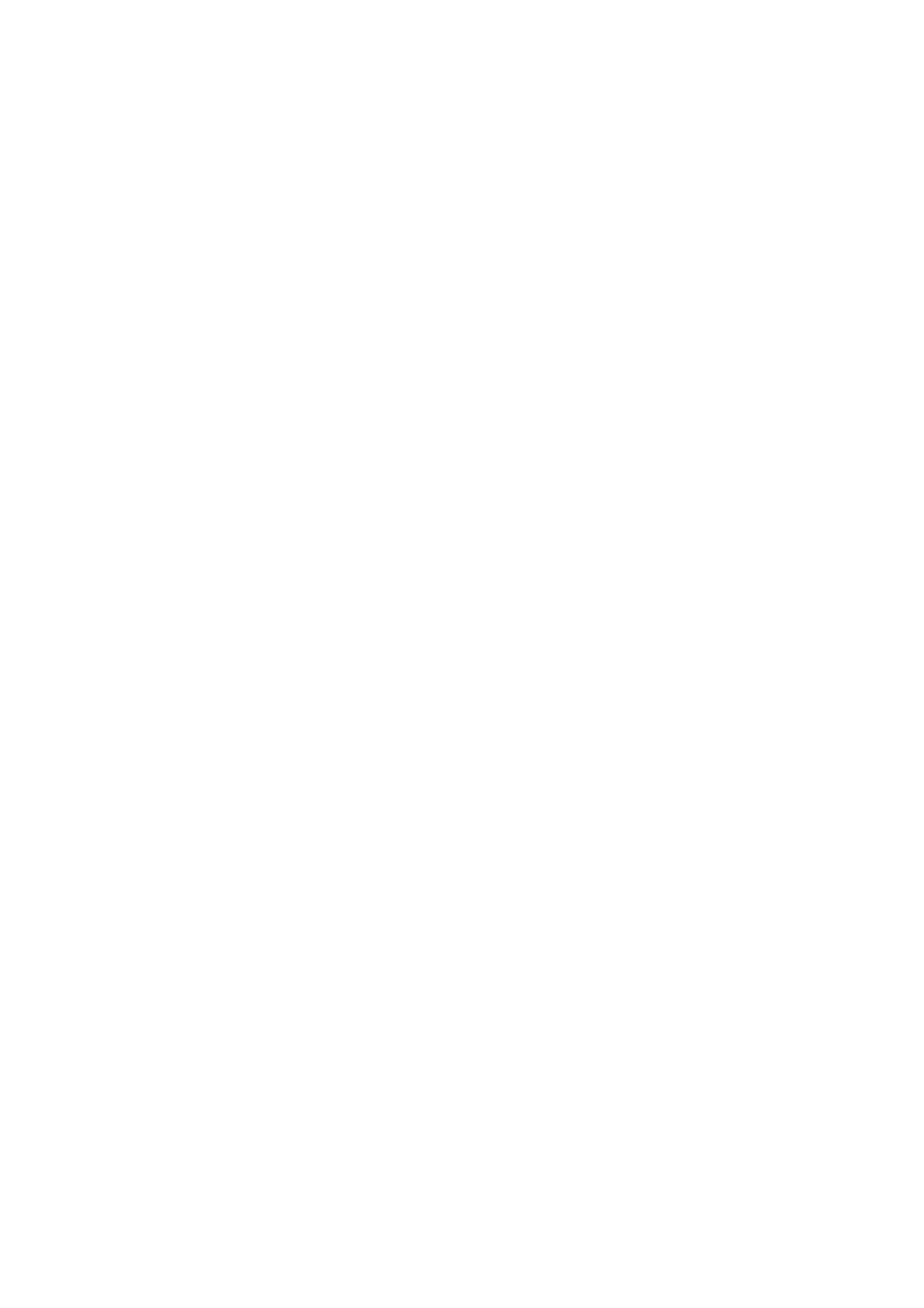# **The Commercial Sale of Goods Act of the Kingdom of Bhutan, 2001**

## **TABLE OF CONTENTS**

### **Preamble**

 **Page** 

### **PART I PRELIMINARY**

Title Commencement Territorial Extent Scope Rules of Construction Obligation of Good Faith Actions by Agents of the Buyer or Seller Statute of Limitations in Sales Contracts

#### **PART II**

## **DEFINATIONS**

**PART III** 

# **FORM, FORMATION AND READJUSTMENT OF CONTRACT**

Formal Requirements Final Written Expression: Parol or Extrinsic Evidence Formation in General Offer and Acceptance in Formation of Contract Modification, Rescission and Waiver

#### **PART IV**

# **GENERAL OBLIGATION AND CONSTRUCTION OF CONTRACT**

General Oblisgations of Parties Unconscionable Contract or Clause Price Payable in Money, Goods, or Otherwise Open Price Term Options and Cooperation Respecting Performance Warranty of Title Express Warranties by Affirmation, Promise, Description, Sample Implied Warranty: Merchantability; Usage of Trade Cumulation and Conflict of Warranties Express or Implied F.O.B. and F.A.S. Terms C.I.F. and C. & F. Terms

#### **PART V**

### **TITLE, CREDITORS AND GOOD FAITH PURCHASERS**

Passing of Title

Power to Transfer; Good Faith Purchase of Goods; "Entrusting"

# **PART VI**

# **PERFORMANCE**

Insurable Interest in Goods; Manner of Identification of Goods Buyer's Right to Goods on Seller's Insolvency Seller's Delivery of Goods Shipment by Seller Effect of Seller's Tender; Delivery on Condition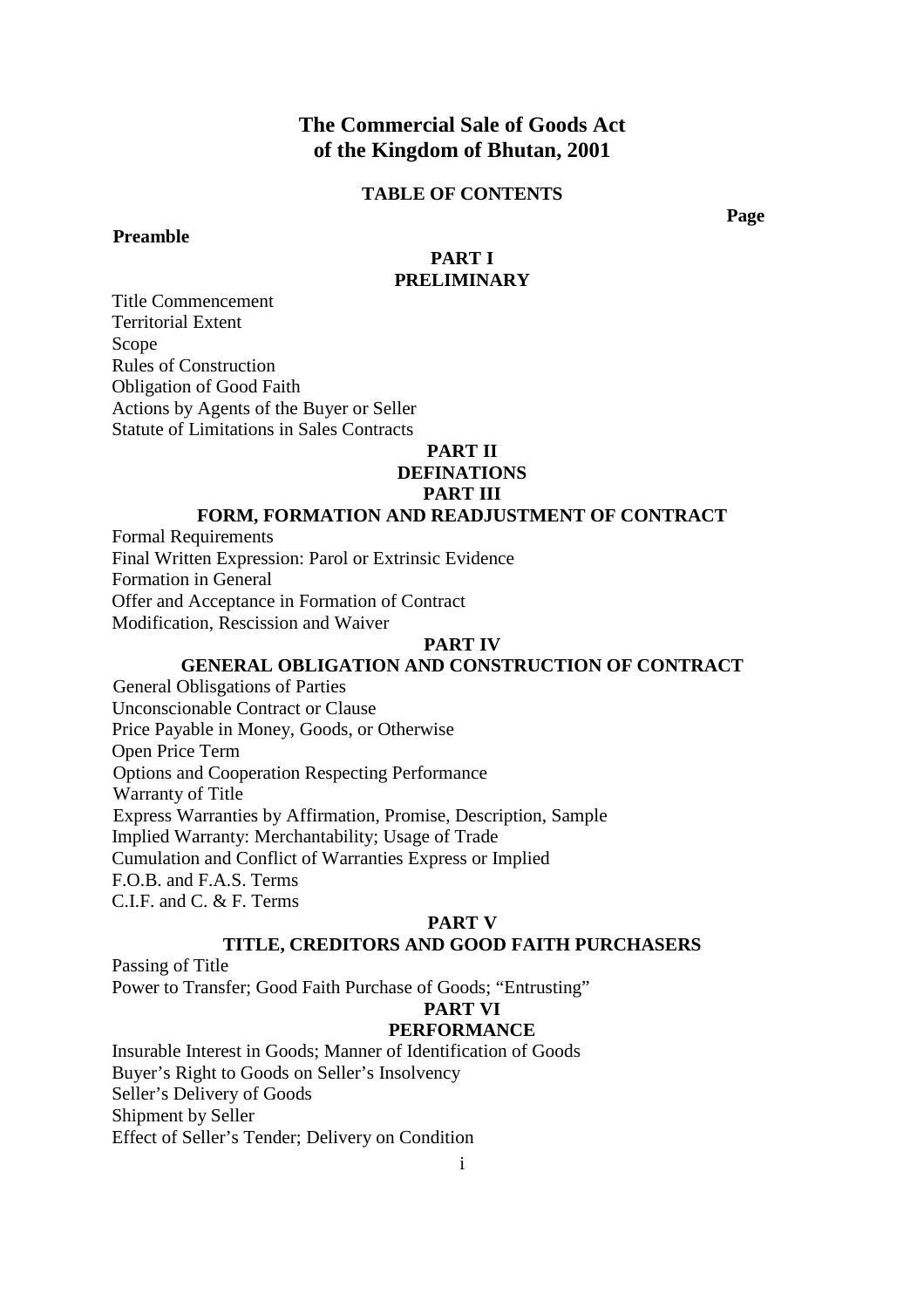Cure by Seller of Improper Tender or Delivery; Replacement Risk of Loss in the Absence of Breach Effect of Breach on Risk of Loss Tender of Payment by Buyer Buyer's Right to Inspection of Goods Preserving Evidence of Goods in Dispute

### **PART VII**

# **BREACH, REPUDIATION AND EXCUSE**

Buyer's Rights on Improper Delivery Manner and Effect of Rightful Rejection Merchant Buyer's Duties as to Rightfully Rejected Goods What Constitutes Acceptance of Goods Effect of Acceptance; Notice of Breach; Burden of Establishing Breach After Acceptance Revocation of Acceptance in Whole or in Part Right to Adequate Assurance of Performance Anticipatory Repudiation Retraction of Anticipatory Repudiation Casualty to Identified Goods Excuse by Failure of Presupposed Conditions

#### **PART VIII REMEDIES**

Seller's Remedies on Discovery of Buyer's Insolvency Seller's Remedies in General Seller's Right to Identify Goods to the Contract Notwithstanding Breach or to Salvage Unfinished Goods Seller's Stoppage of Delivery in Transit or Otherwise Seller's Damages for Non-acceptance or Repudiation Seller's Incidental Damages Buyer's Remedies in General; Buyer's Security Interest in Rejected Goods "Cover"; Buyer's Procurement of Substitute Goods Buyer's Damages for Non-delivery or Repudiation Buyer's Damages for Breach in Regard to Accepted Goods Buyer's Incidental and Consequential Damages Buyer's Right to Specific Performance Deduction of Damages from the Price Liquidation or Limitation of Damages Contractual Modification or Limitation of Remedy Breaches Before Cancellation or Termination

Proof of Market Price: Time and Place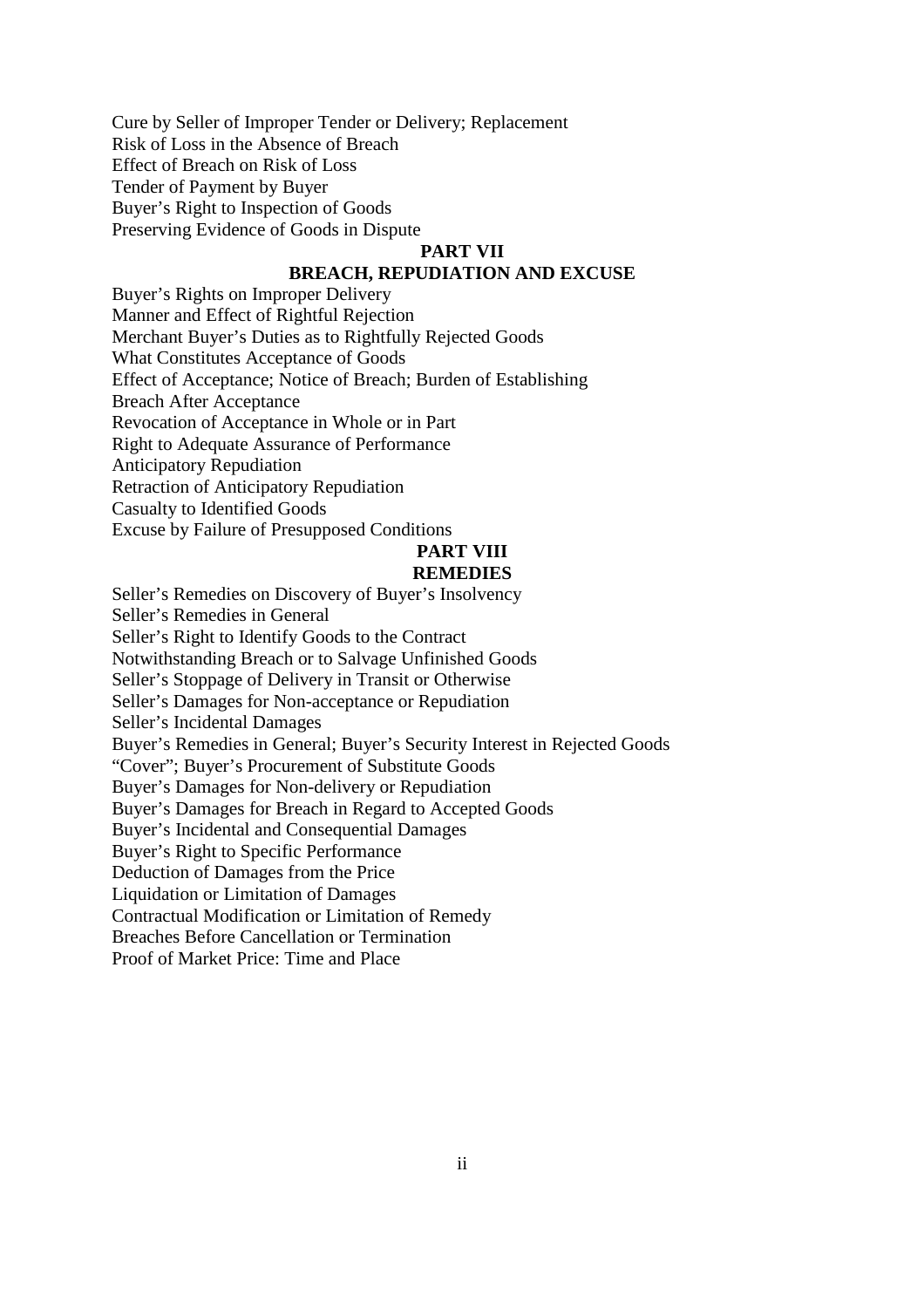# **The Commercial Sale of Goods Act of the Kingdom of Bhutan, 2001**

# **PREAMBLE**

Whereas it is expedient to provide detailed rules of law for the regulation of transactions for the sale of goods in commerce;

Now, therefore, be it enacted by the Gyalyong Tshogdu Chhenmo as follows:

# **PART I PRELIMINARY**

### **TITLE**

1. This Act may be cited as "The Commercial Sale of Goods Act of the Kingdom of Bhutan, 2001".

## **COMMENCEMENT**

2. This Act shall come into effect from the  $26<sup>th</sup>$  day of the  $5<sup>th</sup>$  month of the Female Iron Snake Year corresponding to 17 July, 2001.

### **TERRITORIAL EXTENT**

3. This Act shall extend to the whole of the Kingdom of Bhutan.

# **SCOPE**

4. Unless the context otherwise requires, this Act applies only to transactions in goods. It does not apply to other types of transactions, such as transactions in services, securities, or immovable property.

### **RULES OF CONSTRUCTION**

- 5. In this Act, unless the context otherwise requires;
	- i) Words in the singular number include the plural, and words in the plural include the singular;
	- ii) Words of the masculine gender include the feminine and the neuter, and when the sense so indicates words of the neuter gender may refer to any gender.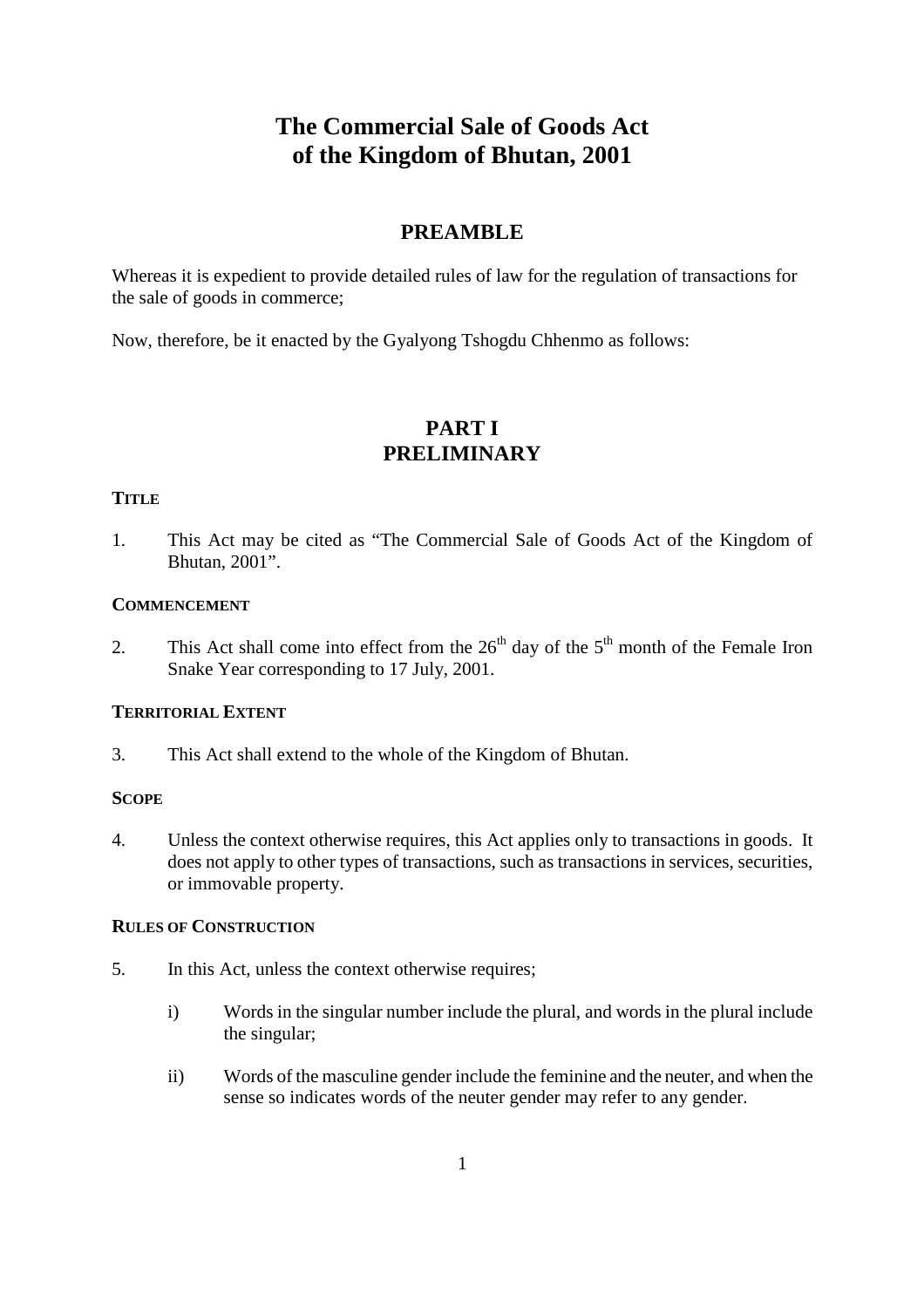# **OBLIGATION OF GOOD FAITH**

6. Every contract or duty within this Act imposes an obligation of good faith in its performance or enforcement.

### **ACTIONS BY AGENTS OF THE BUYER OR SELLER**

7. Any action required or permitted to be taken by either the buyer or the seller under this Act, may be taken instead by an agent of the buyer or seller, provided the other party is given notice of the agency.

# **STATUTE OF LIMITATIONS IN SALES CONTRACTS**

- 8.1 An action for breach of any contract for sale must be commenced within three years after the cause of action has accrued. The parties, however, may agree to reduce or extend the period of time within which a lawsuit must be commenced.
- 8.2 A cause of action accrues when the breach of contract occurs, regardless of the aggrieved party's lack of knowledge of the breach. Provided, however, that a cause of action for a breach of warranty occurs when tender of delivery is made, except that where a warranty explicitly extends to future performance of the goods and discovery of the breach must await the time of such performance, the cause of action accrues when the breach is or should have been discovered.
- 8.3 This section does not prevent parties from agreeing to toll the statute of limitations nor does it apply to causes of action that have accrued before this Act became effective.

# **PART II DEFINITIONS**

- 9. In this Act, unless the context otherwise requires:
- (i) **"Agreement"** means the bargain of the parties as determined from their language or actions, or from other circumstances, including course of dealing, usage of trade, or course of performance. In order for an agreement to be formed, there must be an offer and an acceptance.
- (ii) **"Bill of Lading"** means a document evidencing the receipt of goods for transport (whether by ship, land, or air) issued by a person engaged in the business of transporting goods.
- (iii) **"Buyer"** means a person who buys or contracts to buy goods.
- (iv) **"Cause of Action"** means a situation or state of facts, which would entitle a party to sustain a legal action and would give the party the right to seek a judicial remedy.
- (v) **"Conforming"** means in accordance with a party's obligations under the contract.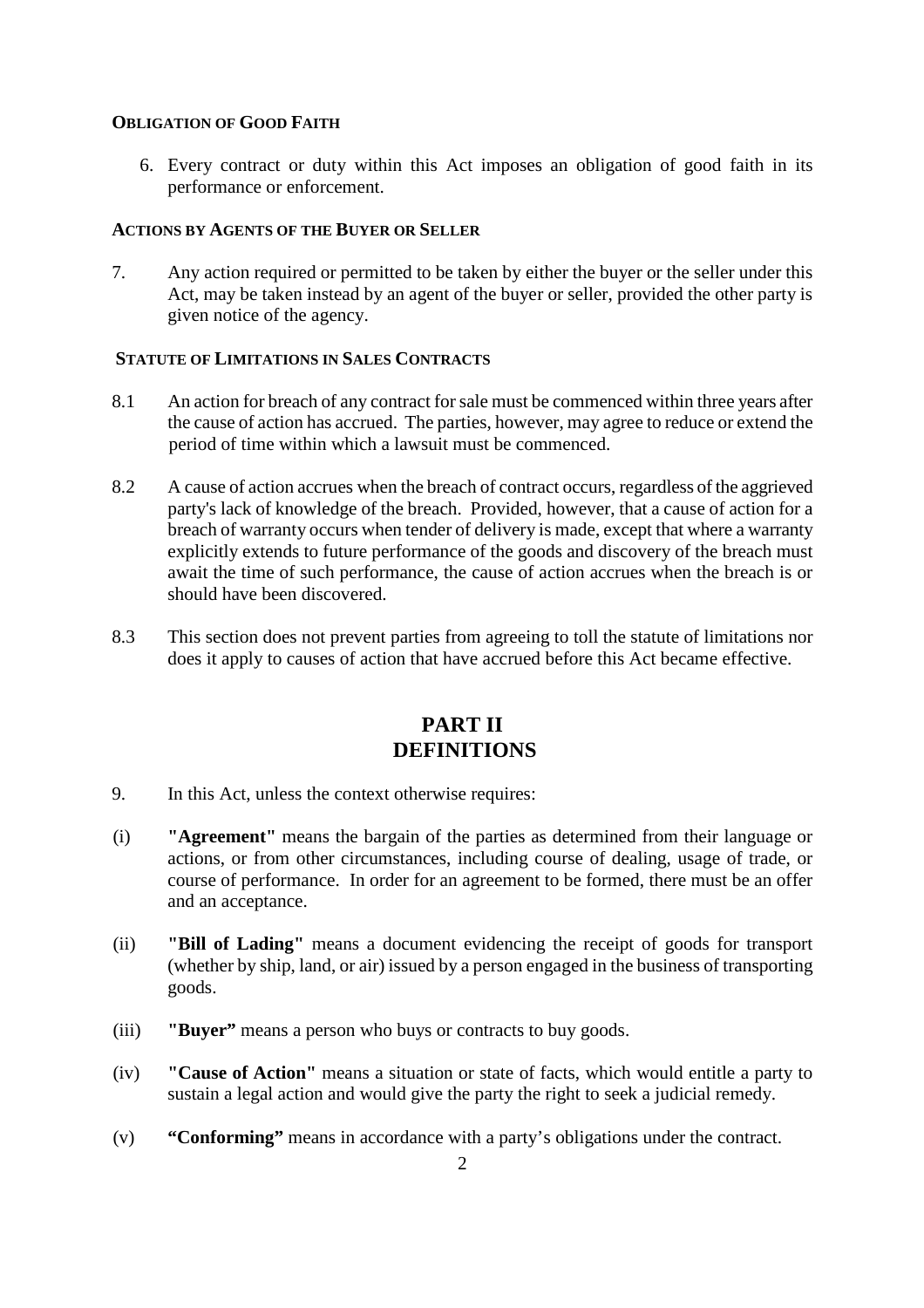- (vi) **"Consideration"** means a right, interest, profit or benefit accruing to one party, or some forbearance, detriment, loss, or responsibility given, undertaken, or suffered by another party as part of a bargained-for exchange.
- (vii) **"Contract"** means the total legal obligation that results from the parties' agreement as affected by this Act and any other applicable rules of law.

# (viii) **"Course of Dealing, Course of Performance, Usage of Trade"**

- a) A "course of dealing" is a sequence of previous conduct between the parties to a particular transaction, which is fairly regarded as establishing a common basis of understanding for interpreting their expressions and other conduct.
- b) A "course of performance" with respect to a contract for sale that involves repeated occasions for performance by either party, means any pattern of action or inaction that is acquiesced in without objection by the other party and may fairly be regarded as relevant to determining the meaning of the contract.
- c) A "usage of trade" is any practice or method of dealing having such regularity of observance in a place, vocation, or trade as to justify an expectation that it will be observed with respect to the transaction in question.
- d) A "course of dealing" or "course of performance" between parties and any "usage of trade" in the vocation or trade in which they are engaged give particular meaning to and supplement or qualify terms of an agreement.
- e) The express terms of an agreement and any applicable "course of performance", "course of dealing", or "usage of trade" shall be construed wherever reasonable as consistent with each other. When such construction is not reasonable, these interpretative tools are to be deemed controlling in the following order of priority: (1) express terms, (2) course of performance, (3) course of dealing (4) usage of trade.
- (ix) **"Document of Title"** means any document that in the regular course of business is treated as adequately evidencing that the person in possession of it is entitled to receive, hold, and dispose of the document and the goods it covers.
- (x) **"Force Majeure"** means a material occurrence that causes the performance of all or part of a contract to be impracticable due to causes that: (1) are outside the control of the parties, (2) were not specifically contemplated by the parties at the time of contracting, and (3) could not have been avoided by precaution that a reasonable person under like circumstances would have taken.
- (xi) "**Good Faith"** means honesty in fact and the observance of reasonable standards of fair dealing. In the case of a merchant, it also requires reasonable standards of fair dealing in the trade.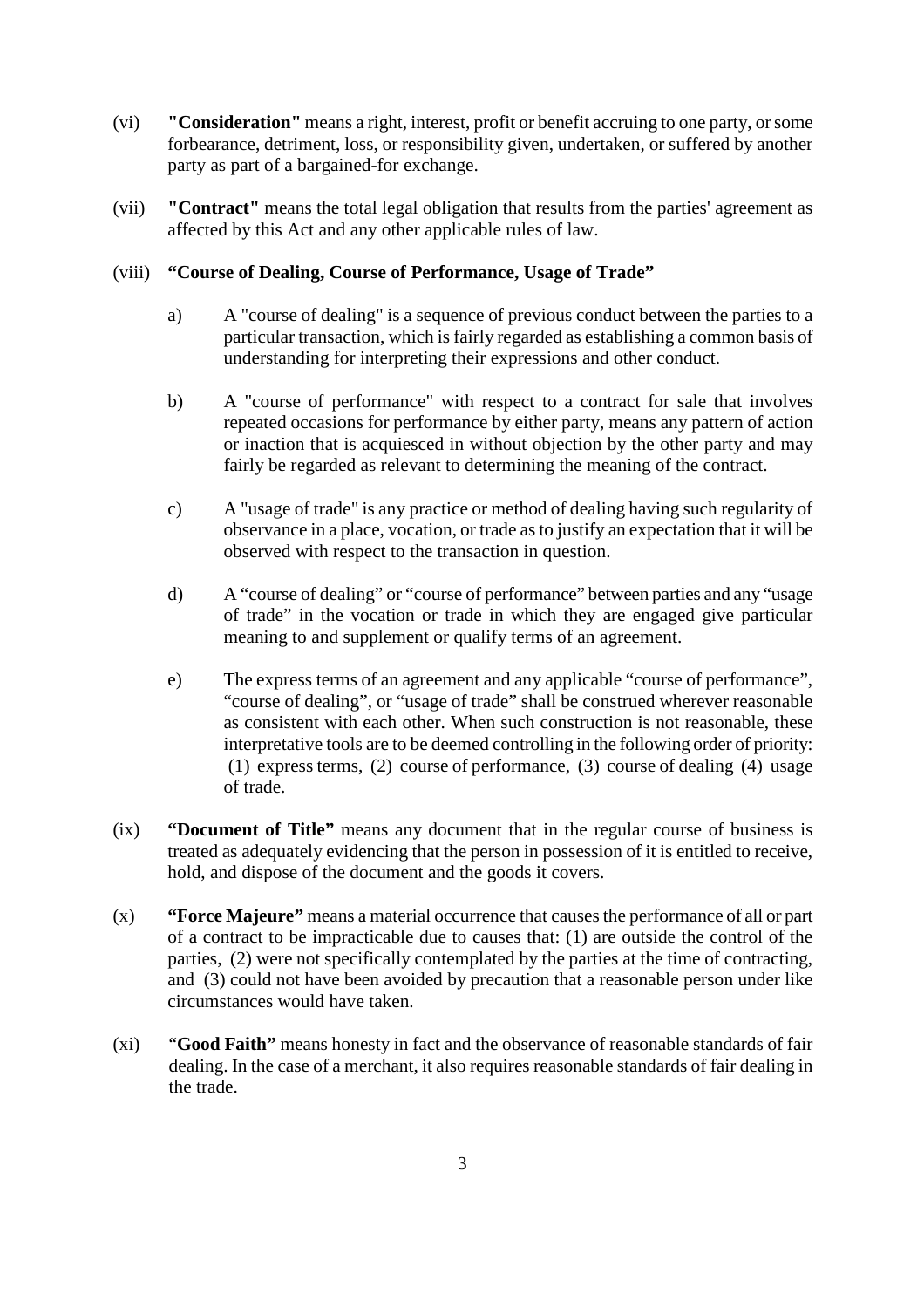- (xii) **"Goods"** means all things (including specially manufactured goods) that are movable at the time of identification to the contract for sale. "Goods" includes animals and their unborn young. "Goods" also includes minerals, oil and gas, growing crops, and other things to be severed from real property, but does not include the real property itself. Goods must be both existing and identified before any interest in them can pass. Goods that are not both existing and identified are "future goods".
- (xiii) **"Identification"** of goods means the designation of existing goods as the goods to which the contract refers.
- (xiv) "**Insolvent"** means a person who either has ceased to pay his debts in the ordinary course of business or cannot pay his debts as they become due.
- (xv) "**Lien"** means a claim or charge on property for payment of some debt, obligation, or duty.
- (xvi) **"Liquidated Damages"** means a specific sum of money that the parties to a contract have expressly indicated to be the amount of damages to be recovered for a breach of the contract.
- (xvii) **"Person"** means an individual, a business entity, a governmental entity, or other form of organization.
- (xviii) **"Sale"** means the passing of title from the seller to the buyer for a price.
- (xix) "**Seller"** means a person who sells or contracts to sell goods.
- (xx) **"Ship or Shipment"** when used with respect to goods, to "ship" means to transport the goods, whether by sea, land, or air. The place of "shipment" is the place from which the goods are to be transported.
- (xxi) **"Tender"** means to be ready and willing to perform one's obligations under a contract in the case of concurrent performance by another party, with present ability to so perform, and notice to the other party of such readiness.

### (xxii) **"Termination and Cancellation"**

- a) "Termination" occurs when either party, pursuant to a power created by agreement or law, puts an end to the contract otherwise than for its breach. On "termination", all obligations not yet performed by either side are discharged, provided however that any right based on a prior breach or performance survives.
- b) "Cancellation" occurs when either party puts an end to the contract as a result of a breach by the other party. Cancellation has the same effect as termination except that the cancelling party also retains any remedy for breach of the whole contract or any unperformed balance.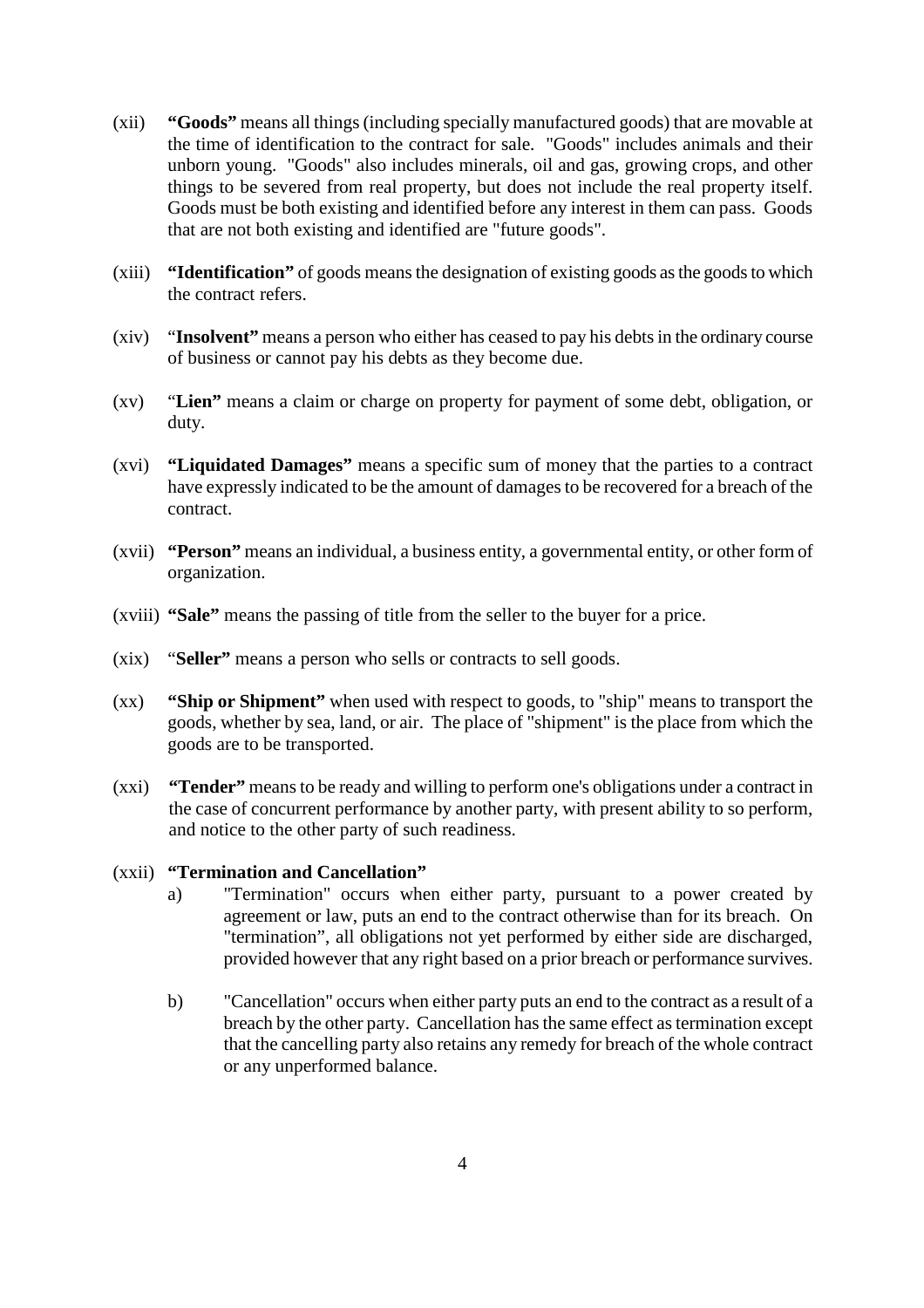- (xxiii) **"Commercial Unit"** means unit of goods that in commercial usage is a single whole for purposes of sale. A commercial unit may be a single article (as a machine) or a set of a quantity (as a suite of furniture or an assortment of sizes) or a quantity (as a bale, gross, or carload) or any other unit, division of which would materially impair its character or value on the market or in use.
- (xxiv) **"Warranty"** means a promise that certain facts are as they are represented to be and that they will remain so, subject to any specified limitations.

# **PART III FORM, FORMATION AND READJUSTMENT OF CONTRACT**

### **FORMAL REQUIREMENTS**

- 10.1 Except as otherwise provided in this Act, a contract for the sale of goods for a price exceeding Nu.100/-, or the equivalent in merchandise or services, is not enforceable unless there is some writing indicating that a contract for sale was made between the parties.
- 10.2 The writing referred to in subsection 1 must be in compliance with the Rules on Use of Judicial Stamps in Bhutan, as amended, attested to by disinterested witness(s), and must be signed by the party against whom enforcement is sought or by that party's authorized agent or broker. A writing may be sufficient, even though it omits or incorrectly states a term agreed upon, but the contract is not enforceable under this paragraph beyond the quantity of goods shown in such writing. Where one or more party-signatories to the writing are resident outside of Bhutan, the writing may be sufficient, even though it was not attested to by disinterested witnesses.

# **FINAL WRITTEN EXPRESSION: PAROL OR EXTRINSIC EVIDENCE**

- 11. The terms of the writing intended by the parties to be a final expression of their agreement may not be contradicted by evidence of any prior agreement or of a contemporaneous oral agreement. Such a writing, however, may be explained or supplemented
	- a. by course of performance, course of dealing, or usage of trade; and
	- b. by evidence of consistent additional terms unless the writing was intended to be a complete and exclusive statement of the terms of the agreement.

### **FORMATION IN GENERAL**

12.1 Notwithstanding Section 10, a contract for the sale of goods for the price up to Nu.100/ or the equivalent in merchandise or services may be made in any manner sufficient to show agreement, including conduct by both parties which tends to show their recognition of the existence of such a contract.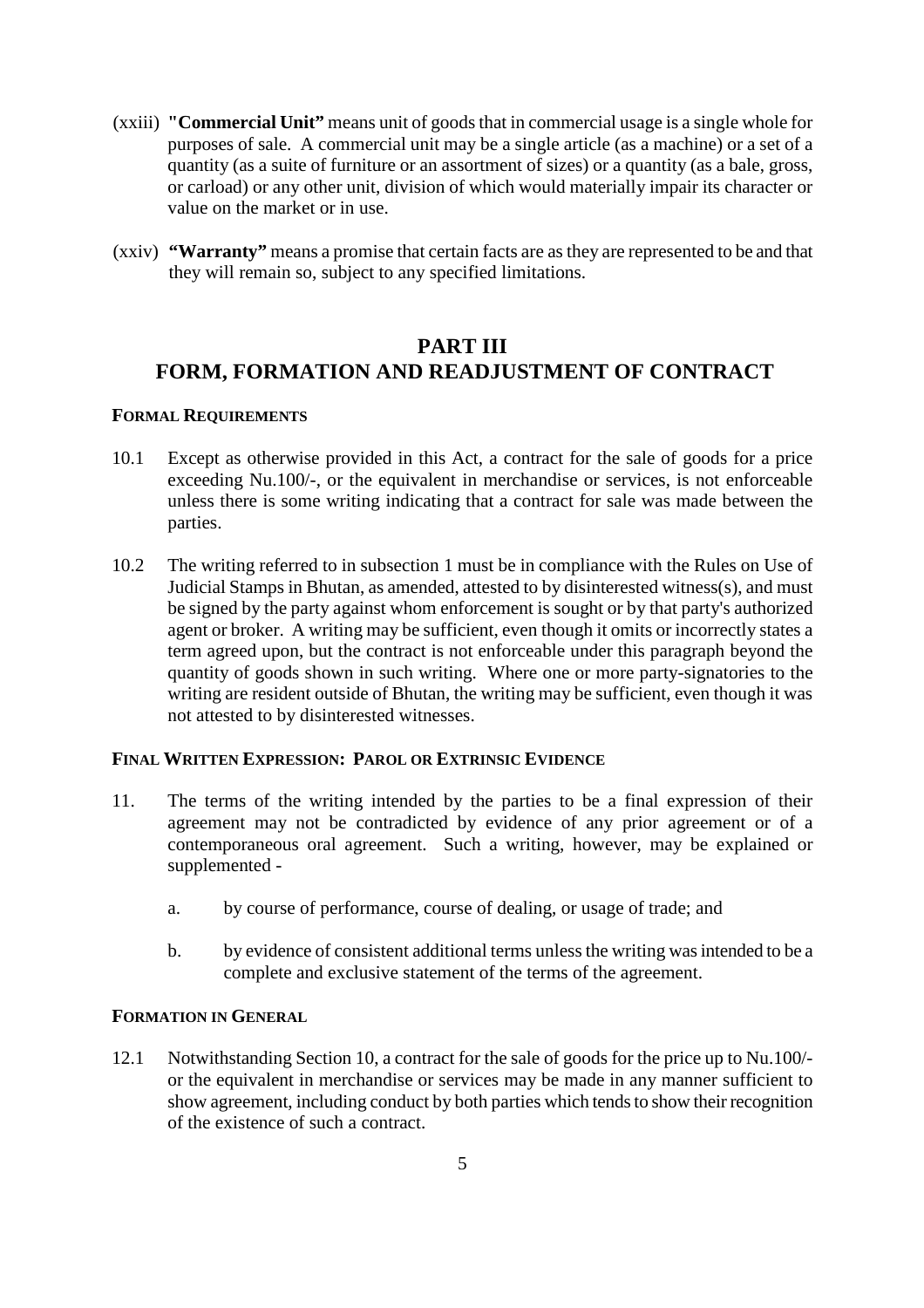12.2 Even though one or more terms are left open, a contract for sale does not fail for indefiniteness if the parties have intended to make a contract and there is a reasonably certain basis for giving an appropriate remedy.

# **OFFER AND ACCEPTANCE IN FORMATION OF CONTRACT**

- 13.1 Unless otherwise unambiguously indicated by language or circumstances
	- a. an offer to make a contract shall be construed as inviting acceptance in any manner and by any medium reasonable in the circumstances;
	- b. an order or other offer to buy goods for prompt or current shipment shall be construed as inviting acceptance either by a promise to ship or by the prompt shipment of conforming goods.
- 13.2 Where promptly beginning performance is a reasonable mode of accepting an offer, the offerer who does not receive notice of acceptance within a reasonable time may treat the offer as having lapsed before acceptance.

### **MODIFICATION, RESCISSION AND WAIVER**

- 14.1 An agreement modifying a contract for the sale of goods needs no consideration to be binding.
- 14.2 A signed agreement that requires that modification or rescission be done by a signed writing cannot be otherwise modified or rescinded.
- 14.3 The requirements of Section 10 of this Act must be satisfied if the contract as modified falls within its provisions.
- 14.4 Subject to the preceding provisions of this section, a course of performance between the parties shall be relevant to show a waiver or modification of any term inconsistent with such course of performance.

# **PART IV GENERAL OBLIGATION AND CONSTRUCTION OF CONTRACT**

### **General obligations of parties**

15. The obligation of the seller is to transfer and deliver the goods. The obligation of the buyer is to accept and pay for the goods in accordance with the contract.

### **UNCONSCIONABLE CONTRACT OR CLAUSE**

16. If the court as a matter of law finds the contract or any clause of the contract to have been unconscionable at the time it was entered into, the court may refuse to enforce the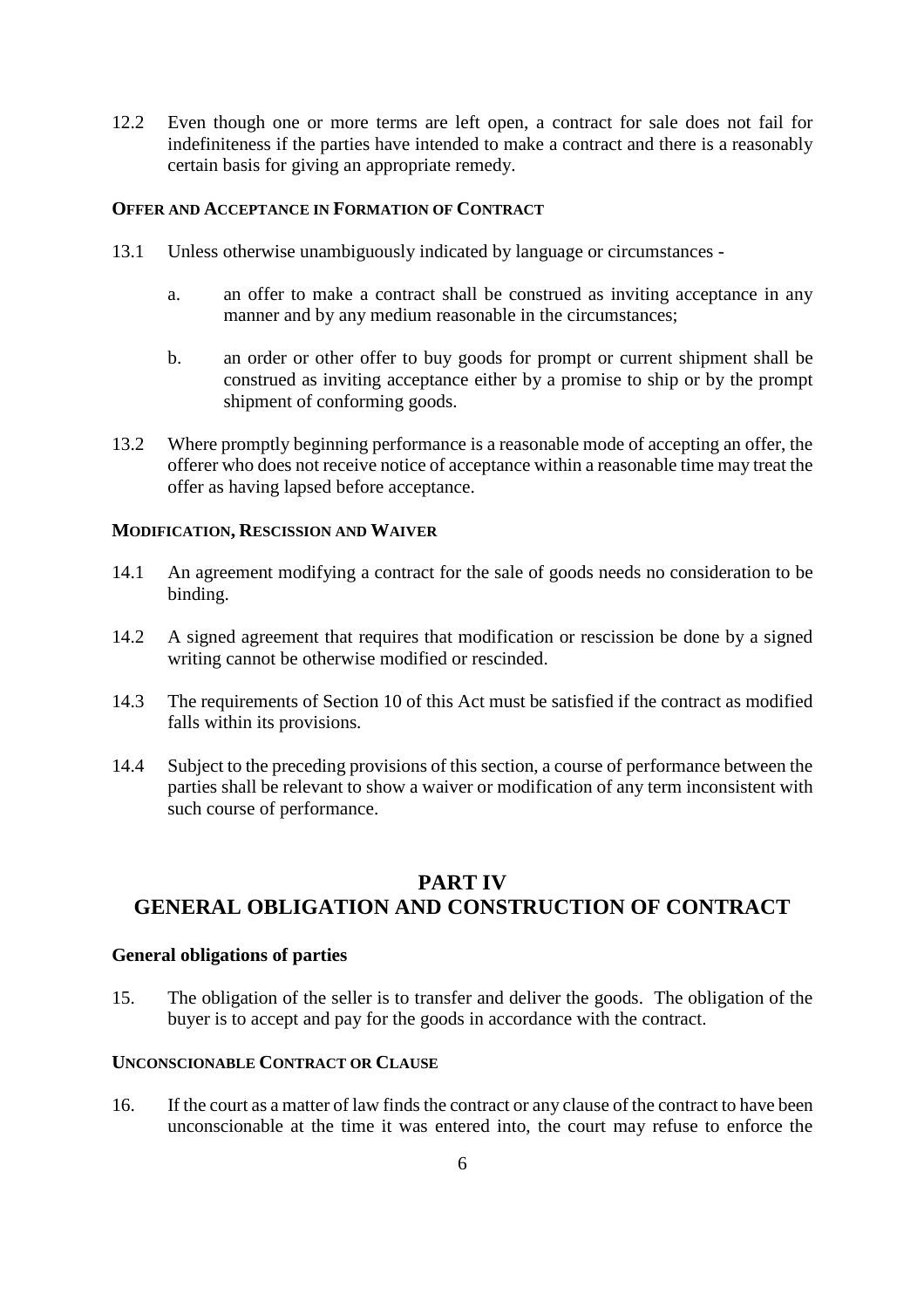contract, or it may enforce the remainder of the contract without the unconscionable clause, or it may limit the application of any unconscionable clause so as to avoid an unconscionable result.

## **PRICE PAYABLE IN MONEY, GOODS, OR OTHERWISE**

17. The contract may permit or require the price to be paid in money or otherwise. If it is payable in whole or in part in goods, each party is a seller of the goods that he is to transfer.

# **OPEN PRICE TERM**

- 18. 1 If they so intend, the parties can conclude a contract for sale even though the price is not settled. In such a case the price is a reasonable price at the time for delivery if
	- a. nothing is said as to price; or
	- b. the price is left to be agreed by the parties and they fail to agree; or
	- c. the price is to be fixed in relation to some agreed upon standard set or recorded by a third person and such standard is not so set or recorded.
- 18.2 A price to be fixed by the seller or by the buyer means a price to be fixed in good faith.
- 18.3 When a price left to be fixed otherwise than by agreement of the parties fails because of the fault of one party, the other party may at his option treat the contract as cancelled or he fix a reasonable price.
- 18.4 Where, however, the parties intend not to be bound unless the price be fixed or agreed upon and it is not fixed or agreed upon there is no contract. In such a case, the buyer must return any goods already received or if unable to do so must pay their reasonable value at the time of delivery, and the seller must return any portion of the price paid for such goods returned by the buyer.

### **DELIVERY IN SINGLE LOT OR SEVERAL LOTS**

19. Unless otherwise agreed, all goods must be tendered in a single delivery, and payment is due only when all goods are tendered. Where the circumstances, however, give either party the right to make or demand delivery in lots, payment may be demanded for each lot.

# **ABSENCE OF SPECIFIED PLACE FOR DELIVERY**

- 20. Unless otherwise agreed
	- a. the place for delivery of goods is the seller's place of business or, if he has none, his residence; but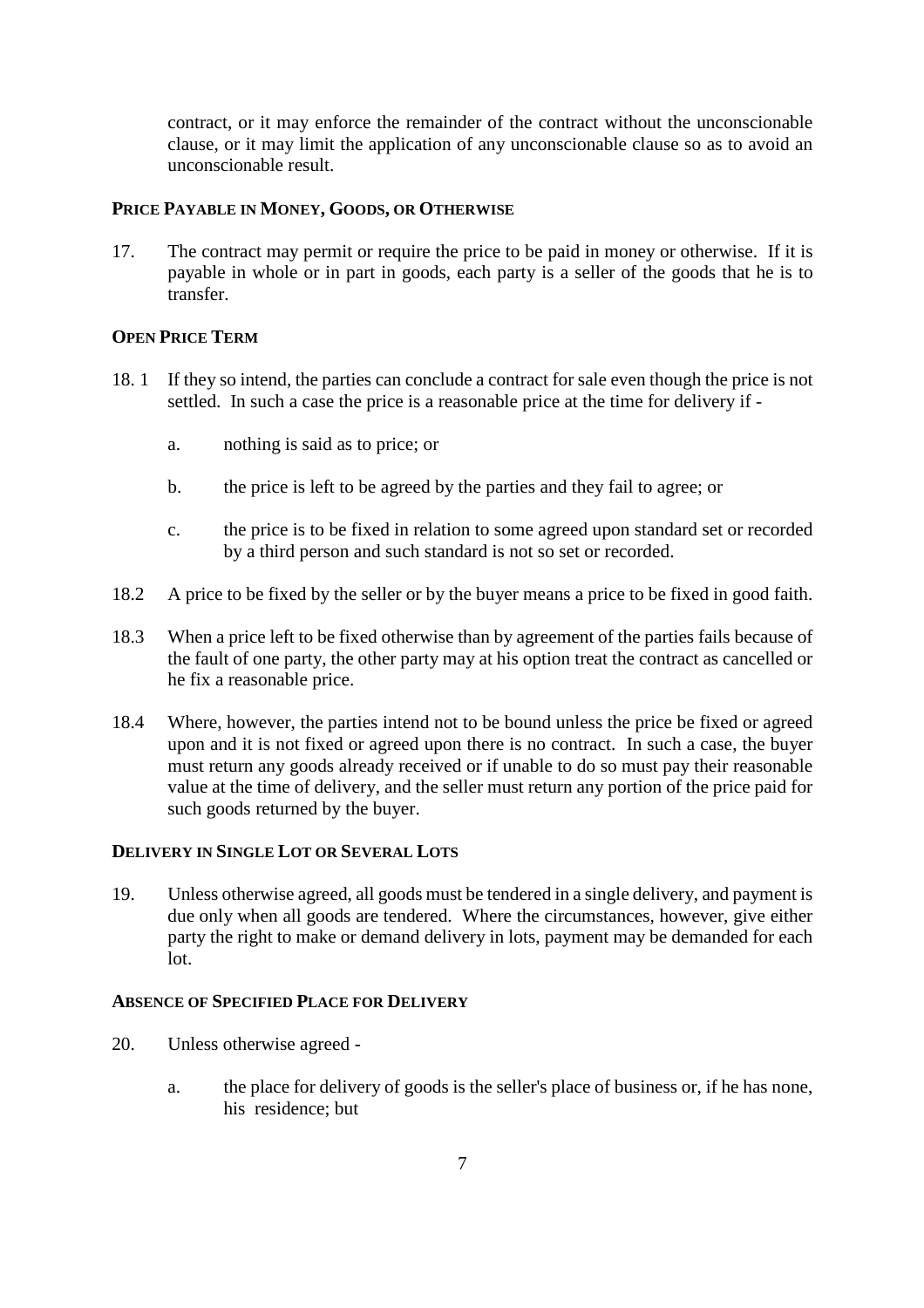b. in a contract for the sale of identified goods which, to the knowledge of the parties at the time of contracting, are in some other place, that place is the place for delivery.

# **ABSENCE OF SPECIFIC TIME PROVISIONS; NOTICE OF TERMINATION**

- 21.1 The time for shipment or delivery or any other action under a contract if not provided in this Act or agreed upon by the parties shall be a reasonable time.
- 21.2 Where the contract provides for successive performances but is indefinite in duration, it is valid for a reasonable time. Unless otherwise agreed, however, such a contract may be terminated at any time by either party.
- 21.3 Termination of a contract by one party, except on the happening of an agreed upon event, requires that reasonable notice be received by the other party.

# **OPEN TIME FOR PAYMENT**

22. Unless otherwise agreed, payment is due at the time and place at which the buyer is to receive the goods, even though the place of shipment is the place of delivery.

# **OPTIONS AND COOPERATION RESPECTING PERFORMANCE**

23. An agreement for sale which is otherwise sufficiently definite to be a contract is not made invalid by the fact that it leaves certain details of performance to be specified by one of the parties. Any such specification must be made in good faith and within limits set by commercial reasonableness.

# **WARRANTY OF TITLE**

- 24.1 Subject to subsection 2, there is in a contract for sale a warranty by the seller that
	- a. the title conveyed shall be good, and its transfer rightful; and
	- b. the goods shall be delivered free from any lien or encumbrance of which the buyer at the time of contracting has no knowledge.
- 24.2 A warranty under subsection 1 will be excluded or modified only by specific language or by circumstances that give the buyer reason to know that the seller is purporting to sell only such right or title as he or a third person may have.

# **EXPRESS WARRANTIES BY AFFIRMATION, PROMISE, DESCRIPTION, SAMPLE**

- 25.1 Express warranties by the seller are created as follows
	- a. any affirmation of fact or promise made by the seller to the buyer that relates to the goods and becomes part of the basis of the bargain creates an express warranty that the goods shall conform to the affirmation or promise.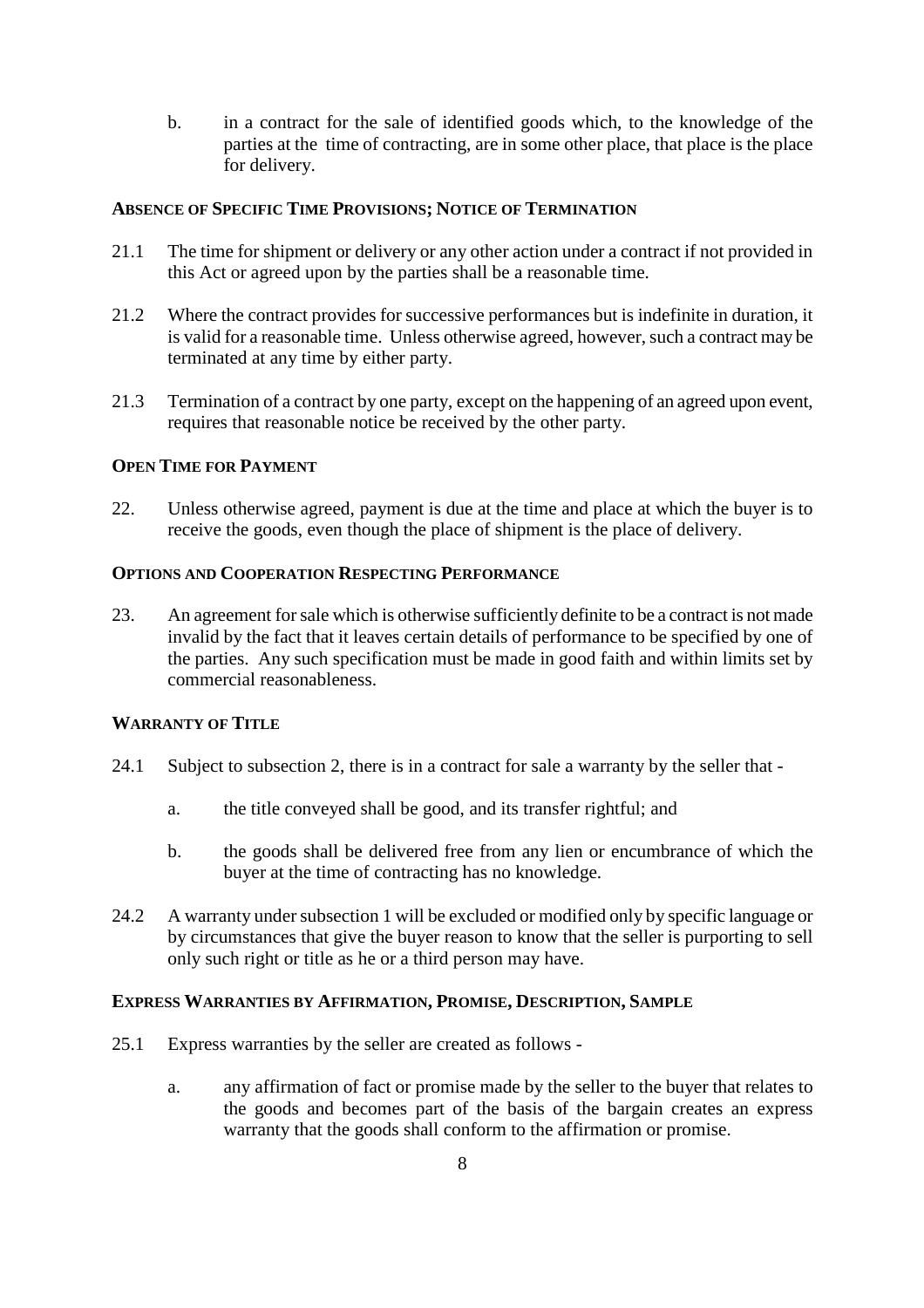- b. any description of the goods that is made part of the basis of the bargain creates an express warranty that the goods shall conform to the description.
- c. any sample or model that is made part of the basis of the bargain creates an express warranty that the whole of the goods shall conform to the sample or model.
- 25.2 It is not necessary to the creation of an express warranty that the seller use formal words such as "warrant" or "guarantee" or that he have a specific intention to make a warranty, but an affirmation merely of the value of the goods or a statement purporting to be merely the seller's opinion or commendation of the goods does not create a warranty.

# **IMPLIED WARRANTY: MERCHANTABILITY; USAGE OF TRADE**

- 26.1 Unless excluded or modified, a warranty that the goods shall be merchantable is implied in a contract for their sale if the seller is a merchant with respect to goods of that kind.
- 26.2 Goods to be merchantable must be at least such as
	- a. pass without objection in the trade under the contract description; and
	- b. in the case of fungible goods, are of fair average quality within the description; and
	- c. are fit for the ordinary purposes for which such goods are used; and
	- d. are adequately packaged and labelled as the agreement may require.
- 26.3 Unless excluded or modified, other implied warranties may arise from course of dealing or usage of trade.

# **CUMULATION AND CONFLICT OF WARRANTIES EXPRESS OR IMPLIED**

- 27. Warranties, whether express or implied, shall be construed as consistent with each other and as cumulative, but if such construction is unreasonable, the intention of the parties shall determine which warranty is dominant. In ascertaining that intention the following rules apply:
	- a. Exact or technical specifications displace an inconsistent sample or model or general language of description.
	- b. A sample from an existing bulk displaces inconsistent general language of description.
	- c. Express warranties displace inconsistent implied warranties.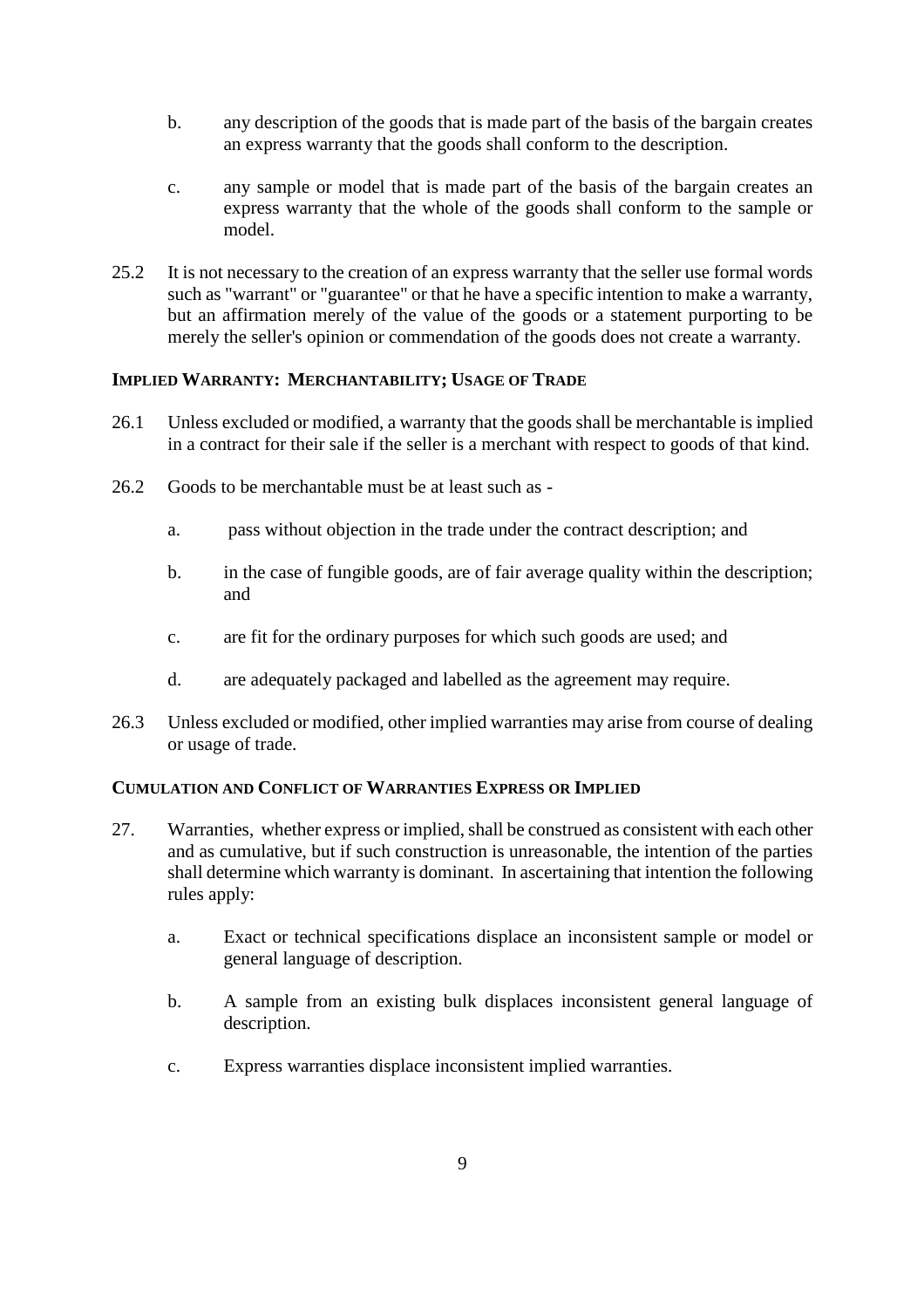# **F.O.B. AND F.A.S. TERMS**

- 28.1 Unless otherwise agreed, the term F.O.B. (which means "free on board") at a named place is a delivery term under which
	- a. when the term is F.O.B. the place of shipment, the seller must, at his own expense and risk, transport the goods to that place in the manner provided in this Act and put them into the possession of the carrier; or
	- b. when the term is F.O.B. the place of destination, the seller must, at his own expense and risk, transport the goods to that place and there tender delivery of them in the manner provided in this Act;
- 28.2 Unless otherwise agreed the term F.A.S. vessel (which means "free alongside") at a named port is a delivery term under which the seller must
	- a. at his own expense and risk deliver the goods alongside the vessel in the manner usual in that port or on a dock designated and provided by the buyer; and
	- b. obtain and tender a receipt for the goods in exchange for which the carrier is under a duty to issue a bill of lading.
- 28.3 Unless otherwise agreed, in any case falling within subsection 1 b. or subsection 2 the buyer must reasonably give any needed instructions for making delivery.
- 28.4 Under the term F.O.B. vessel or F.A.S., unless otherwise agreed, the buyer must make payment against tender of the required documents and the seller may not tender nor the buyer demand delivery of the goods in substitution for the documents.

# **C.I.F. AND C. & F. TERMS**

- 29.1 The term C.I.F. means that the price includes in a lump sum the cost of the goods and the insurance and freight to the named destination. The term C. & F. or C.F. means that the price so includes cost and freight to the named destination.
- 29.2 Unless otherwise agreed, the term C.I.F. followed by a destination or its equivalent requires the seller, at his own expense and risk, to
	- a. put the goods into the possession of a carrier at the port for shipment and obtain negotiable bills of lading covering the entire transportation to the named destination; and
	- b. load the goods and obtain a receipt from the carrier (which may be contained in the bill of lading) showing that the freight has been paid; and
	- c. obtain a policy or certificate of insurance on terms then current at the port of shipment in the usual amount, in the currency of the contract, shown to cover the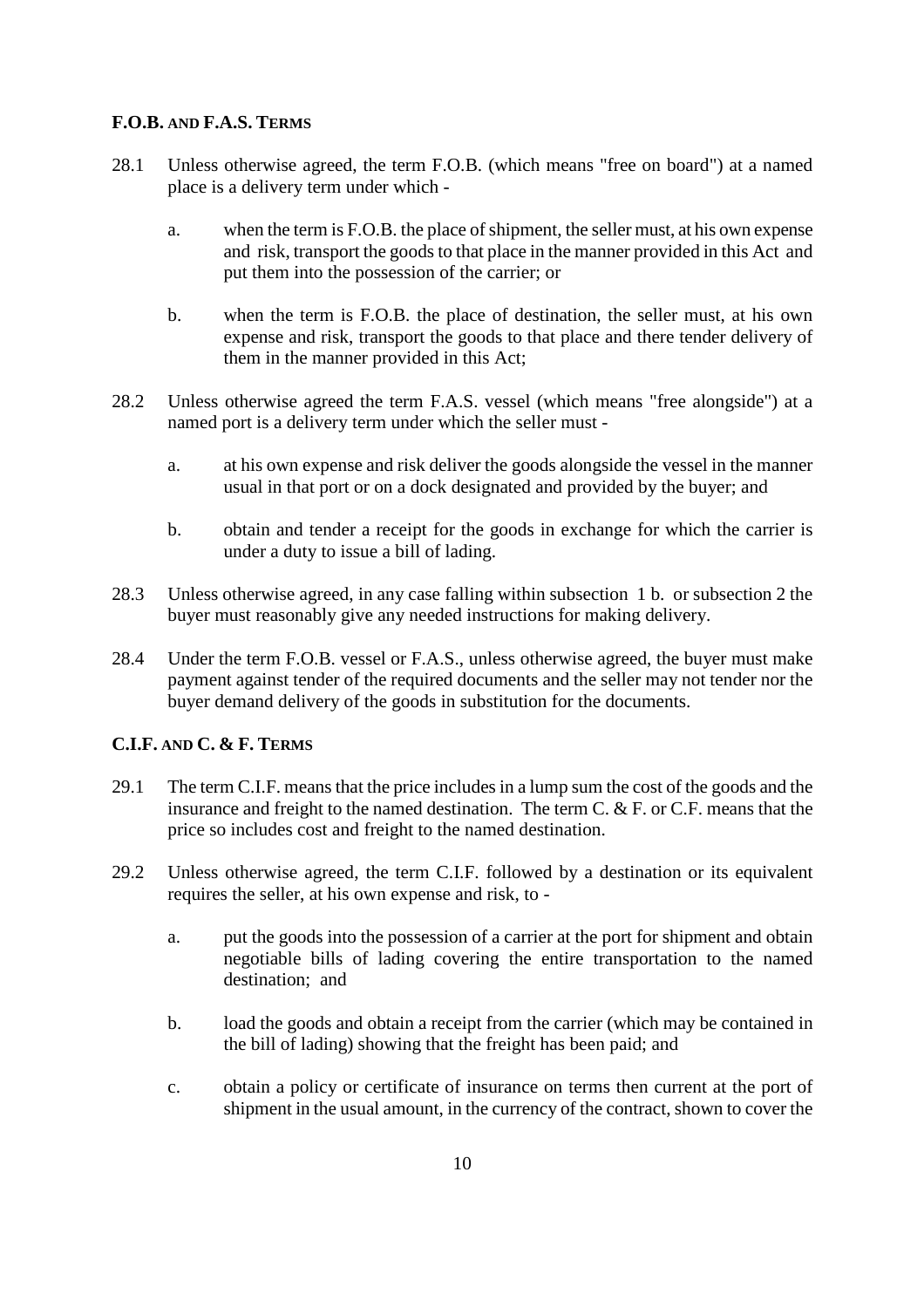same goods covered by the bill of lading and providing for payment of loss to the buyer or for the account of whom it may concern; and

- d. prepare an invoice of the goods and procure any other documents required to effect shipment or to comply with the contract; and
- e. send with commercial promptness all the documents with any endorsement necessary to perfect the buyer's rights.
- 29.3 Unless otherwise agreed, the term C. & F. or its equivalent imposes upon the seller the same obligations and risks as a C.I.F. term except the obligation as to insurance.
- 29.4 Under the term C.I.F. or C. & F., unless otherwise agreed, the buyer must make payment against tender of the required documents. The seller may not tender nor the buyer demand delivery of the goods in substitution for the documents.

# **PART V TITLE, CREDITORS AND GOOD FAITH PURCHASERS**

### **PASSING OF TITLE**

- 30.1 Title to goods cannot pass under a contract for sale prior to their identification to the contract, and unless otherwise explicitly agreed, the buyer acquires by their identification a special property interest as limited by this Act. Any reservation by the seller of the title (property) in goods shipped or delivered to the buyer is limited to a reservation of a security interest. Subject to the foregoing, title to goods passes from the seller to the buyer in any manner explicitly agreed on by the parties.
- 30.2 Unless otherwise explicitly agreed, title passes to the buyer when the seller completes physical delivery of the goods, even though the seller may have reserved a security interest or a document of title is to be delivered at a different time or place. In particular
	- a. if the contract requires or authorizes the seller to send the goods to the buyer but does not require him to deliver them at destination, title passes to the buyer at the time and place of shipment; but
	- b. if the contract requires delivery at destination, title passes when the seller tenders the goods at that destination.
- 30.3 Unless otherwise explicitly agreed, where delivery is to be made without moving the goods
	- a. if the seller is to deliver a document of title, title passes when he delivers such documents; or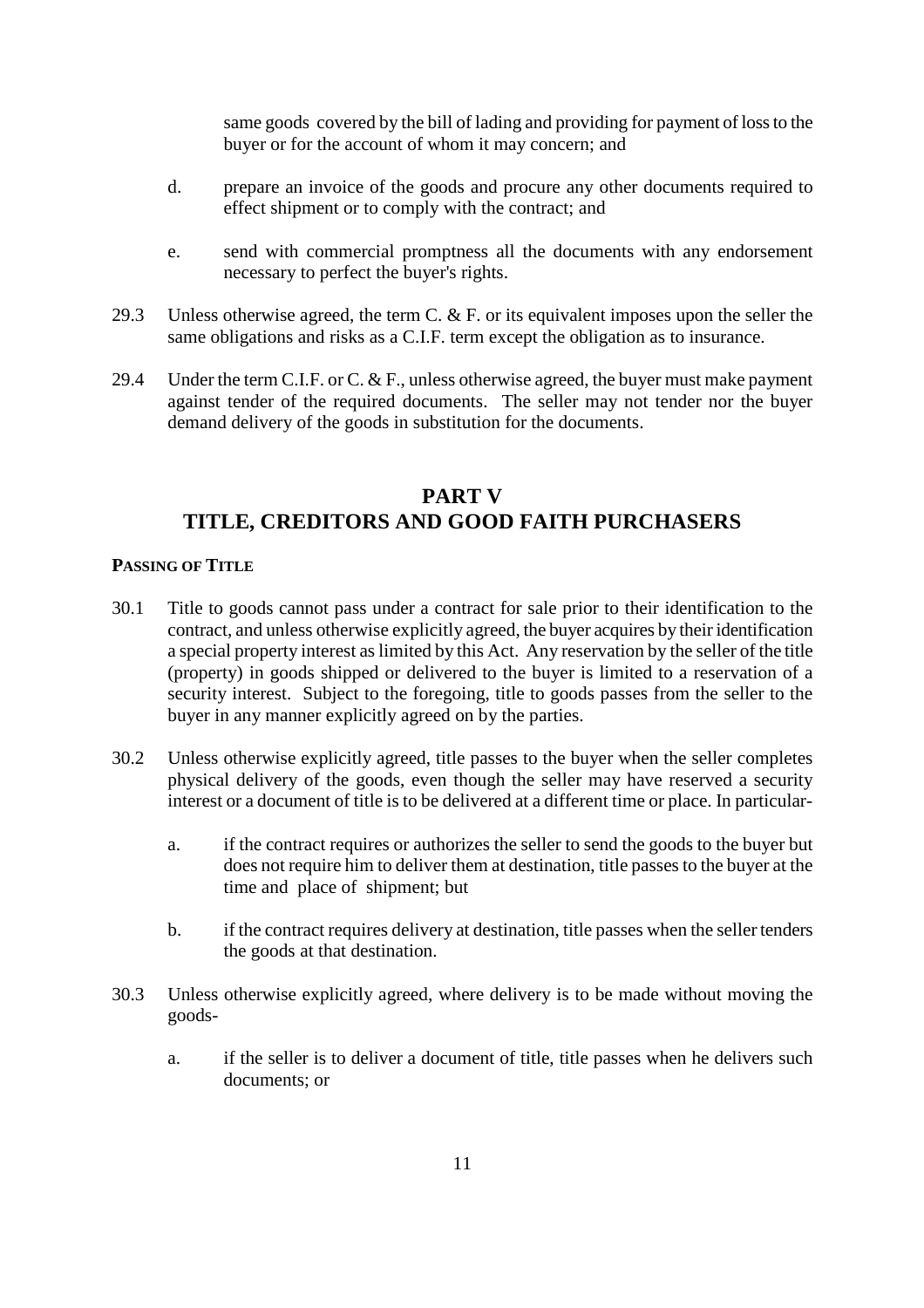- b. if the goods are, at the time of contracting already identified and no documents are to be delivered, title passes at the time and place of contracting.
- 30.4 A refusal by the buyer to receive the goods, whether or not justified, or a revocation of acceptance, if justified, re-vests title to the goods in the seller. Such re-vesting occurs by operation of law and is not a "sale".

## **POWER TO TRANSFER; GOOD FAITH PURCHASE OF GOODS; "ENTRUSTING"**

- 31.1 A purchaser of goods acquires all title which his transferor had power to transfer, but a purchaser of a limited interest acquires rights only to the extent of the interest purchased. A person with voidable title has power to transfer good title to a good faith purchaser for value. When goods have been delivered under a transaction of purchase the purchaser acquires such power to transfer good title even though
	- a. the transferor was deceived as to the identity of the purchaser; or
	- b. the delivery was in exchange for a cheque which is later dishonoured; or
	- c. the delivery was procured through fraud.
- 31.2 Any entrusting of goods to a merchant who deals in goods of that kind gives the merchant the power to transfer all rights held by the one entrusting to the one who buys the goods in the ordinary course of business.
- Note: "Entrusting" means keeping of goods by a person in the possession of a merchant who deals in similar goods.

# **PART VI PERFORMANCE**

## **INSURABLE INTEREST IN GOODS; MANNER OF IDENTIFICATION OF GOODS**

- 32.1 The buyer obtains a special property interest and an insurable interest in goods by identification of existing goods as goods to which the contract refers, even though the goods so identified do not conform to the contract, and he has the right to reject them. Such identification can be made in any manner explicitly agreed to by the parties. In the absence of explicit agreement, identification occurs
	- a. when the contract is made if it is for the sale of goods already existing and identified;
	- b. if the contract is for the sale of future goods other than those described in paragraph c., when goods are shipped, marked, or otherwise designated by the seller as goods to which the contract refers;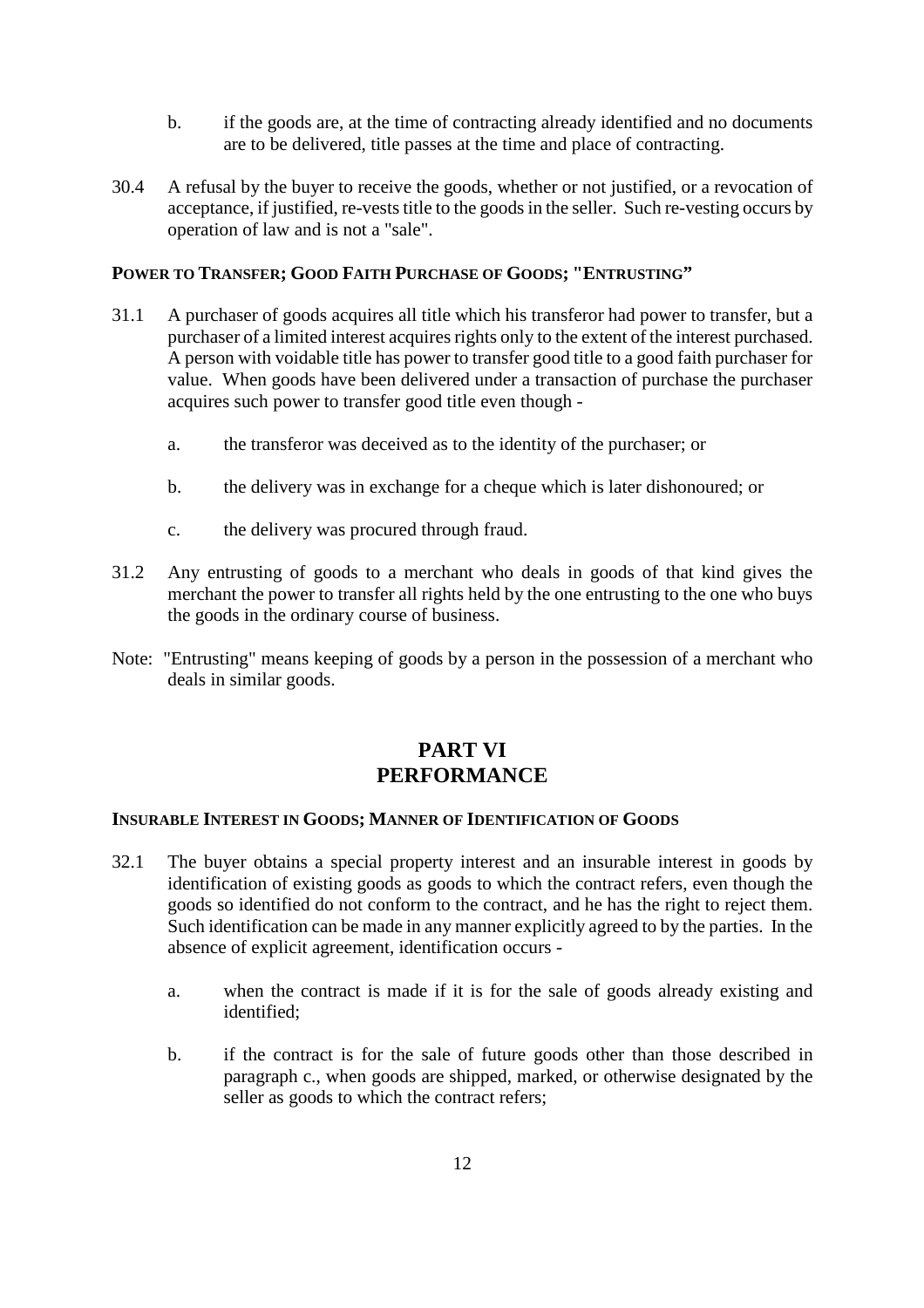- c. when the crops are planted or the young are conceived, if the contract is for the sale of crops or of unborn young animals.
- 32.2 The seller also retains an insurable interest in goods as long as title to or any security interest in the goods remains in him. Where the seller alone identifies the goods, he may substitute other goods for those identified, but he may do so only until a default under the contract or insolvency or his notifying the buyer that his identification of goods is final.

### **BUYER'S RIGHT TO GOODS ON SELLER'S INSOLVENCY**

33. Even though the goods have not been shipped, a buyer who has paid part or all of the price for goods in which he has a special property interest may, by tendering any unpaid portion of their price, recover them from the seller if the seller becomes insolvent within ten days after receiving the first instalment on their price.

### **SELLER'S DELIVERY OF GOODS**

- 34.1 Tender of delivery requires that the seller hold conforming goods at the buyer's disposition and give the buyer notice reasonably necessary to enable him to take delivery.
- 34.2 Where the seller is to send goods to the buyer, tender requires that the seller comply with the provisions of Section 35.

### **SHIPMENT BY SELLER**

- 35. Where the seller is required or authorized to send the goods to the buyer and the contract does not specify a particular destination, then unless otherwise agreed he must
	- a. put the goods in the possession of a carrier and enter into a contract for their transportation that is reasonable under the circumstances; and
	- b. promptly tender any document necessary to enable the buyer to obtain possession of the goods; and
	- c. promptly notify the buyer of the shipment.

The seller's failure to notify the buyer under paragraph c., or to make a proper contract under paragraph a., is a ground for the buyer to reject the goods only if the failure causes material delay or loss.

### **EFFECT OF SELLER'S TENDER; DELIVERY ON CONDITION**

- 36.1 The seller's tender of delivery is a condition to the buyer's duty to accept the goods and pay for them.
- 36.2 Where payment is due upon delivery to the buyer of goods or documents of title, the buyer's right to retain or dispose of the goods is conditional upon making the payment due.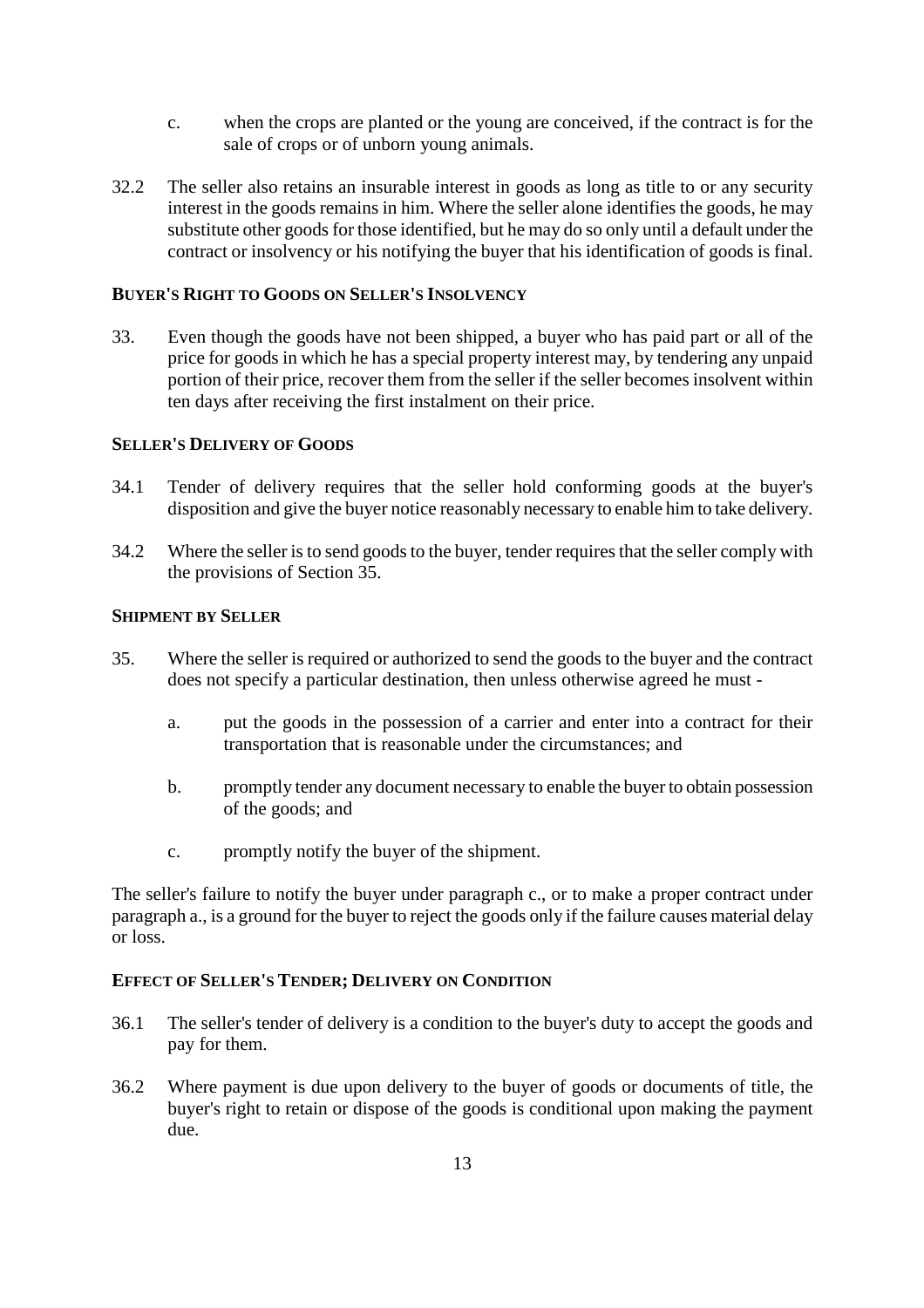### **CURE BY SELLER OF IMPROPER TENDER OR DELIVERY; REPLACEMENT**

- 37.1 Where any tender or delivery by the seller is rejected because of non-conforming tender and the time for performance has not yet expired, the seller may promptly notify the buyer of his intention to cure and may then within the contract time make a conforming delivery.
- 37.2 When the buyer rejects a non-conforming tender which the seller had reasonable grounds to believe would be acceptable, the seller may promptly notify the buyer and have a further reasonable time to substitute a conforming tender.

### **RISK OF LOSS IN THE ABSENCE OF BREACH**

- 38.1 Where the contract authorizes the seller to ship the goods by carrier
	- a. if it does not require him to deliver them at a particular destination, the risk of loss passes to the buyer when the goods are delivered to the carrier; but
	- b. if it does require him to deliver them at a particular destination, the risk of loss passes to the buyer when the goods are tendered so as to enable the buyer to take delivery.
- 38.2 Where the goods are held by a bailee to be delivered without being physically moved, the risk of loss passes to the buyer
	- a. when he receives a negotiable or non-negotiable document of title covering the goods; or
	- b. when the bailee acknowledges the buyer's right to the goods.
- 38.3 In any case not within subsection 1 or 2, the risk of loss passes to the buyer when he receives the goods if the seller is a merchant; otherwise the risk passes to the buyer on tender of delivery.
- 38.4 The provisions of this section are subject to any contrary agreement by the parties and to the provisions of Section 39 on the effect of breach on risk of loss.

#### **EFFECT OF BREACH ON RISK OF LOSS**

- 39.1 Where a tender or delivery of goods so fails to conform to the contract as to give the buyer the right to reject them, the risk of loss remains on the seller until cure or acceptance.
- 39.2 Where the buyer rightfully revokes acceptance, he has the right to treat the risk of loss as having rested on the seller from the beginning.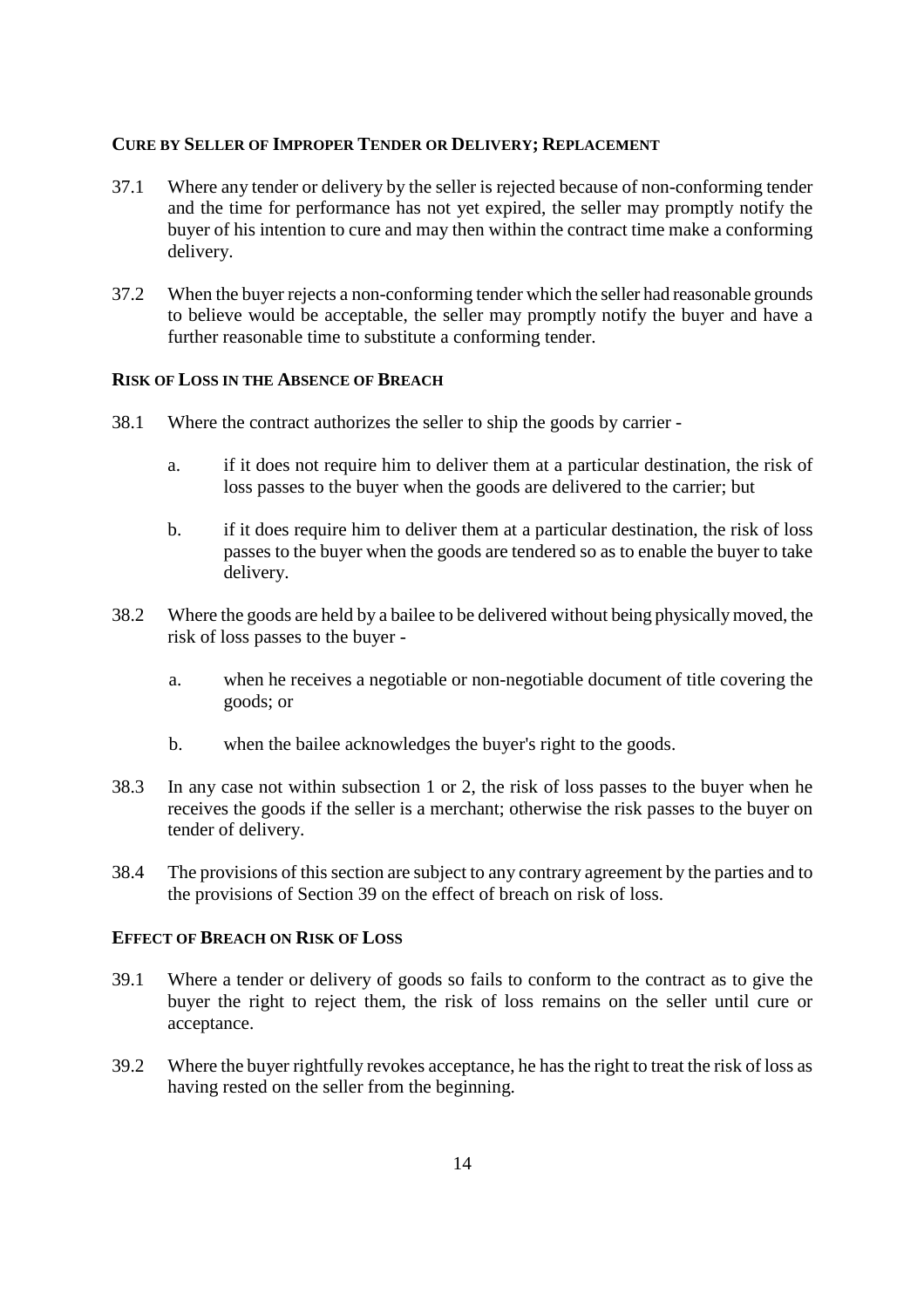39.3 Where the buyer as to conforming goods already identified to the contract repudiates the contract, or otherwise breaches the contract before risk of their loss has passed to him, the seller has the right to treat the risk of loss as resting on the buyer for a commercially reasonable time.

# **TENDER OF PAYMENT BY BUYER**

40. Unless otherwise agreed, the buyer's tender of payment is a condition to the seller's duty to tender and complete delivery of the goods.

# **BUYER'S RIGHT TO INSPECTION OF GOODS**

- 41.1 Unless otherwise agreed, the buyer has a right before payment or acceptance to inspect the goods in any reasonable manner. When the seller sends the goods to the buyer, the inspection may be after their arrival.
- 41.2 Unless otherwise agreed, the expenses of inspecting the goods must be borne by the buyer but may be recovered from the seller if the goods do not conform and are rejected.

# **PRESERVING EVIDENCE OF GOODS IN DISPUTE**

42. In order to resolve any dispute, either party on reasonable notification to the other has the right to inspect and test the goods, even though the goods may be under the control of the other party.

# **PART VII BREACH, REPUDIATION AND EXCUSE**

# **BUYER'S RIGHTS ON IMPROPER DELIVERY**

- 43. Unless otherwise agreed under the sections on contractual limitations of remedy, if the goods or the tender of delivery fail in any material respect to conform to the contract, the buyer may
	- a. reject the whole; or
	- b. accept the whole; or
	- c. accept any commercial unit or units and reject the rest.

# **MANNER AND EFFECT OF RIGHTFUL REJECTION**

44.1 Rejection of goods must be within a reasonable time after their delivery or tender. The rejection of goods is ineffective unless the buyer timely notifies the seller and states his reasons for rejection.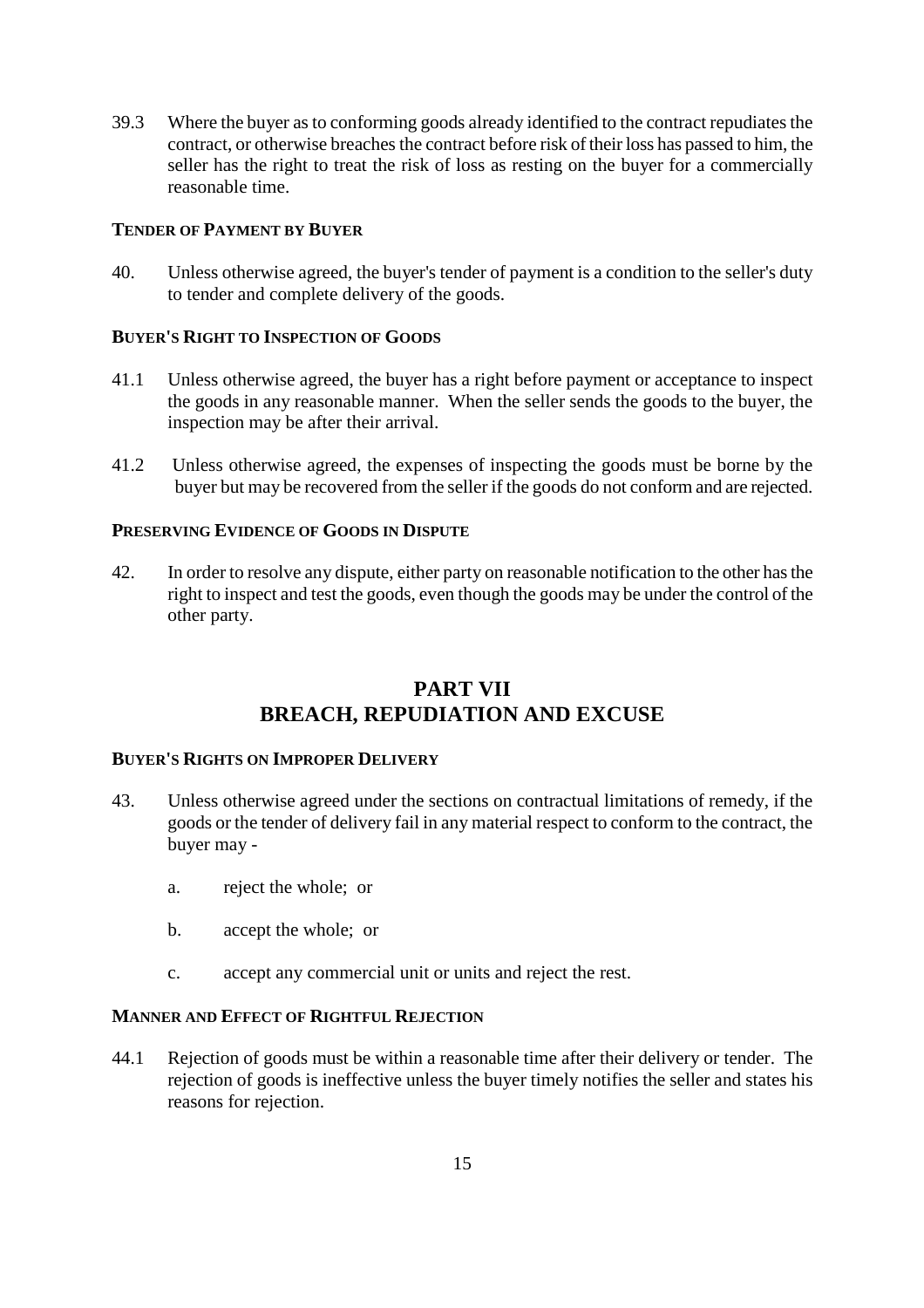- 44.2 Subject to Section 45 on rejected goods
	- a. after rejecting the goods, any exercise of ownership by the buyer is wrongful as against the seller; and
	- b. if the buyer, before rejecting the goods, has taken physical possession of goods in which he does not have a security interest, he is under a duty after rejection to hold them with reasonable care for a time sufficient to permit the seller to remove them; but
	- c. the buyer has no further obligations with regard to goods rightfully rejected.
- 44.3 The seller's rights with respect to goods wrongfully rejected are governed by Section 55.

# **MERCHANT BUYER'S DUTIES AS TO RIGHTFULLY REJECTED GOODS**

- 45.1 Notwithstanding Section 44.2 c., and subject to any security interest held by the buyer, when the seller has no agent or place of business at the market where the goods are rejected, a merchant buyer has a further duty after rejecting goods in his possession or control to follow any reasonable instructions received from the seller with respect to the goods. In the absence of such instructions, the merchant buyer is to make reasonable efforts to sell the goods for the seller's account if the goods are perishable or threaten to decline in value speedily. Instructions are not reasonable if, upon demand, indemnity for expenses is not forthcoming.
- 45.2 When the buyer sells goods under subsection 1, he is entitled to reimbursement from the seller or out of the proceeds for the reasonable expenses of caring for and selling the goods.

# **WHAT CONSTITUTES ACCEPTANCE OF GOODS**

- 46. Acceptance of goods occurs when the buyer
	- a. after a reasonable opportunity to inspect the goods signifies to the seller that the goods are conforming or that he will take or retain them in spite of their nonconformity; or
	- b. fails to make an effective rejection, but such acceptance does not occur until the buyer has had a reasonable opportunity to inspect the goods; or
	- c. does any act that, to a reasonable person, would indicate that the seller does not own the goods.

# **EFFECT OF ACCEPTANCE; NOTICE OF BREACH; BURDEN OF ESTABLISHING BREACH AFTER ACCEPTANCE**

47.1 The buyer must pay at the contract rate for any goods accepted.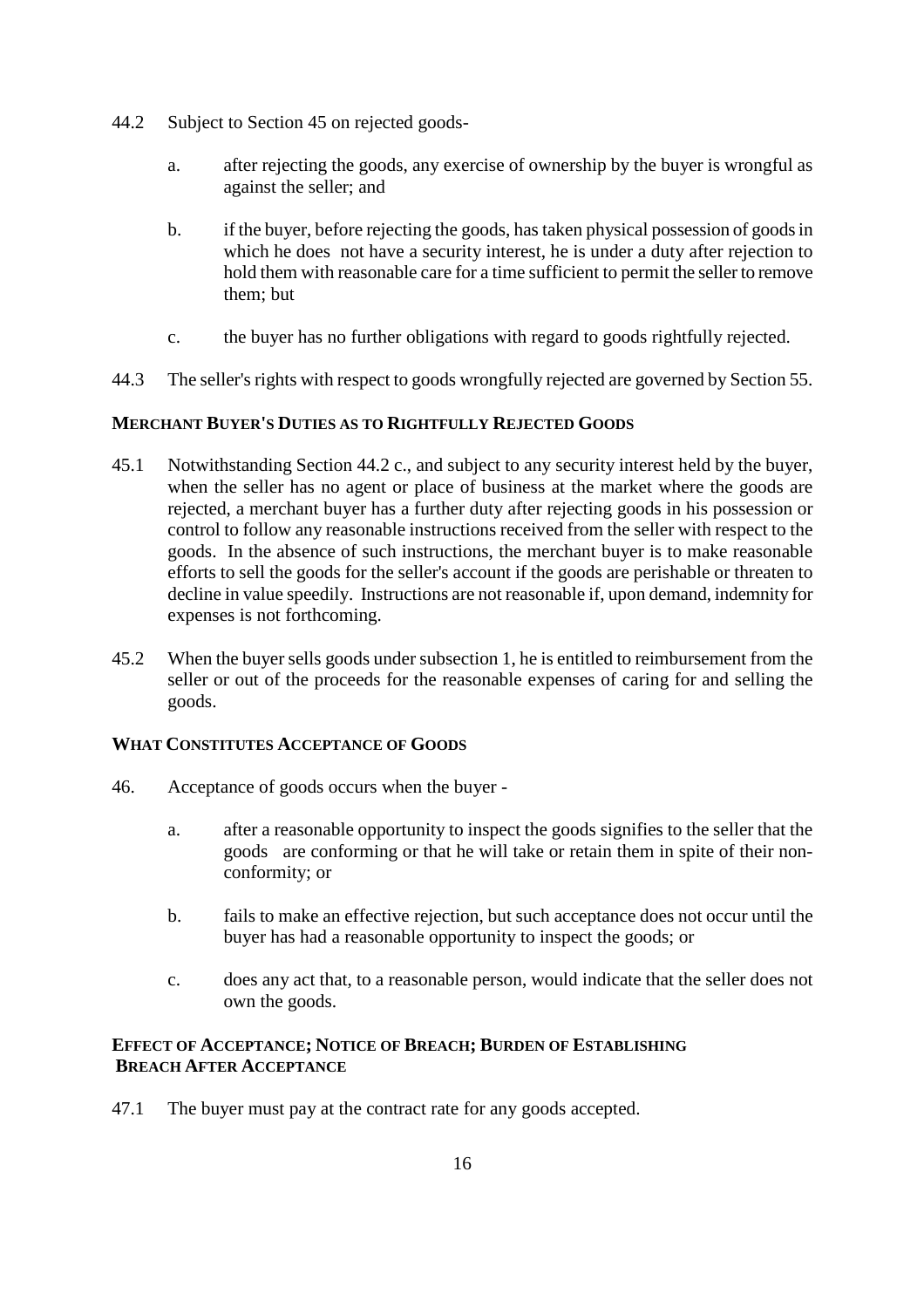- 47.2 Once the buyer accepts the goods, he may not later revoke his acceptance based on the goods not conforming to the contract if, at the time he accepted the goods, he knew of this non-conformity, unless he accepted the goods on the reasonable assumption that the non-conformity would be timely cured. Acceptance under the preceding sentence does not of itself impair any other remedy provided by this Act for non-conformity.
- 47.3 Where a tender has been accepted, the buyer must within a reasonable time after he discovers or should have discovered any breach notify the seller of breach or be barred from any remedy; and
- 47.4 The burden is on the buyer to establish any breach with respect to the goods accepted.

# **REVOCATION OF ACCEPTANCE IN WHOLE OR IN PART**

- 48.1 If the non-conformity of goods substantially impairs the value of a commercial unit, the buyer may revoke his acceptance if he has accepted the goods
	- a. on the reasonable assumption that the non-conformity would be cured and it has not been timely cured; or
	- b. without discovering such non-conformity, provided his acceptance was reasonably induced either by the difficulty of discovering the non-conformity or by the seller's assurances.
- 48.2 Revocation of acceptance must occur within a reasonable time after the buyer discovers or should have discovered the ground for it and before any substantial change in the condition of the goods which is not caused by their own defects. Revocation is not effective until the buyer notifies the seller of it.
- 48.3 A buyer who so revokes goods has the same rights and duties with regard to those goods as if he had rejected them.

# **RIGHT TO ADEQUATE ASSURANCE OF PERFORMANCE**

- 49.1 A contract for sale imposes an obligation on each party not to impair the other party's expectation of receiving due performance. When reasonable grounds for insecurity arise with respect to the performance of either party, the other may in writing demand adequate assurance of performance. Until he receives such assurance, the party may, if commercially reasonable, suspend any performance for which he has not already received the agreed return.
- 49.2 After receiving a justified demand for assurance, a party's failure to provide adequate assurance under the circumstances and within a reasonable time may be deemed by the other party to be a repudiation of the contract.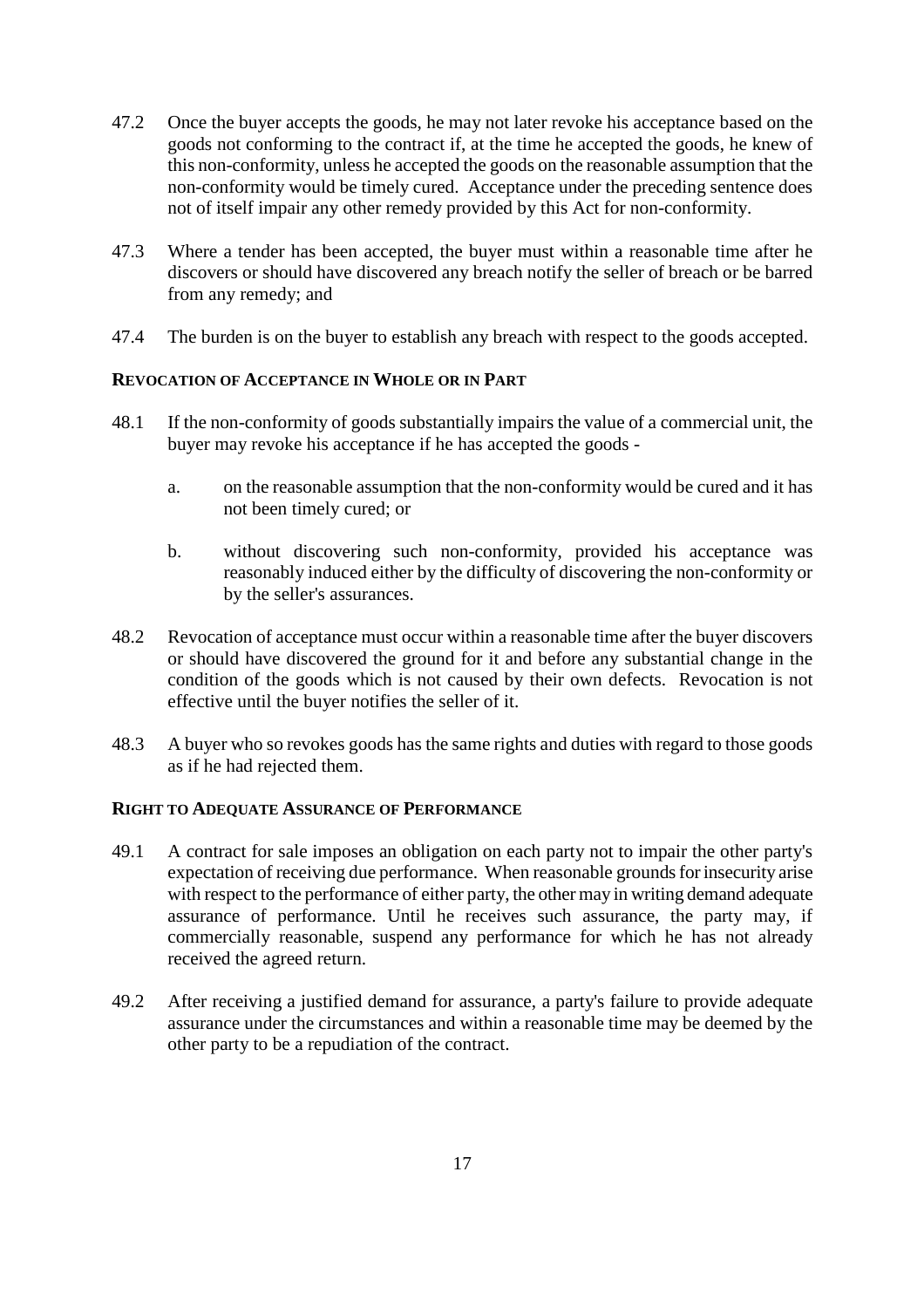# **Anticipatory repudiation**

- 50. When either party repudiates the contract with respect to a performance not yet due the loss of which will substantially impair the value of the contract to the other, the aggrieved party may
	- a. for a commercially reasonable time await performance by the repudiating party; or
	- b. resort to any remedy for breach, even though he has notified the repudiating party that he will await the latter's performance and has urged retraction; and
	- c. in either case suspend his own performance or proceed in accordance with the provisions of this Act.

# **RETRACTION OF ANTICIPATORY REPUDIATION**

- 51.1 Until the repudiating party's next performance is due, he can retract his repudiation, unless the aggrieved party has materially changed his position after the repudiation or otherwise indicated that he considers the repudiation final.
- 51.2 Retraction must include any assurance justifiably demanded under the provisions of this Act.
- 51.3 Retraction reinstates the repudiating party's rights under the contract with due excuse and allowance to the aggrieved party for any delay occasioned by the repudiation.

# **CASUALTY TO IDENTIFIED GOODS**

- 52. Where the contract requires goods to be identified when the contract is made, and the goods suffer casualty without the fault of either party before the risk of loss passes to the buyer, then
	- a. if the loss is total, the buyer and seller are relieved of their obligations under the contract; and
	- b. if the loss is partial or the goods have so deteriorated as no longer to conform to the contract, the buyer may nevertheless demand inspection and, at his option, he may either treat the contract as void or accept the goods with due allowance from the contract price for the deterioration or the deficiency in quantity but without further right against the seller.

# **EXCUSE BY FAILURE OF PRESUPPOSED CONDITIONS**

53. Unless otherwise agreed, the failure of either buyer or the seller to perform under the contract is not a breach if performance has been made impracticable by the occurrence of a material contingency that both parties assumed would not occur or any applicable foreign or domestic governmental law or order, whether or not it later proves to be invalid. Under these circumstances, the seller promptly must notify the buyer that there will be a delay or non-delivery, and the buyer may demand assurances pursuant to Section 49.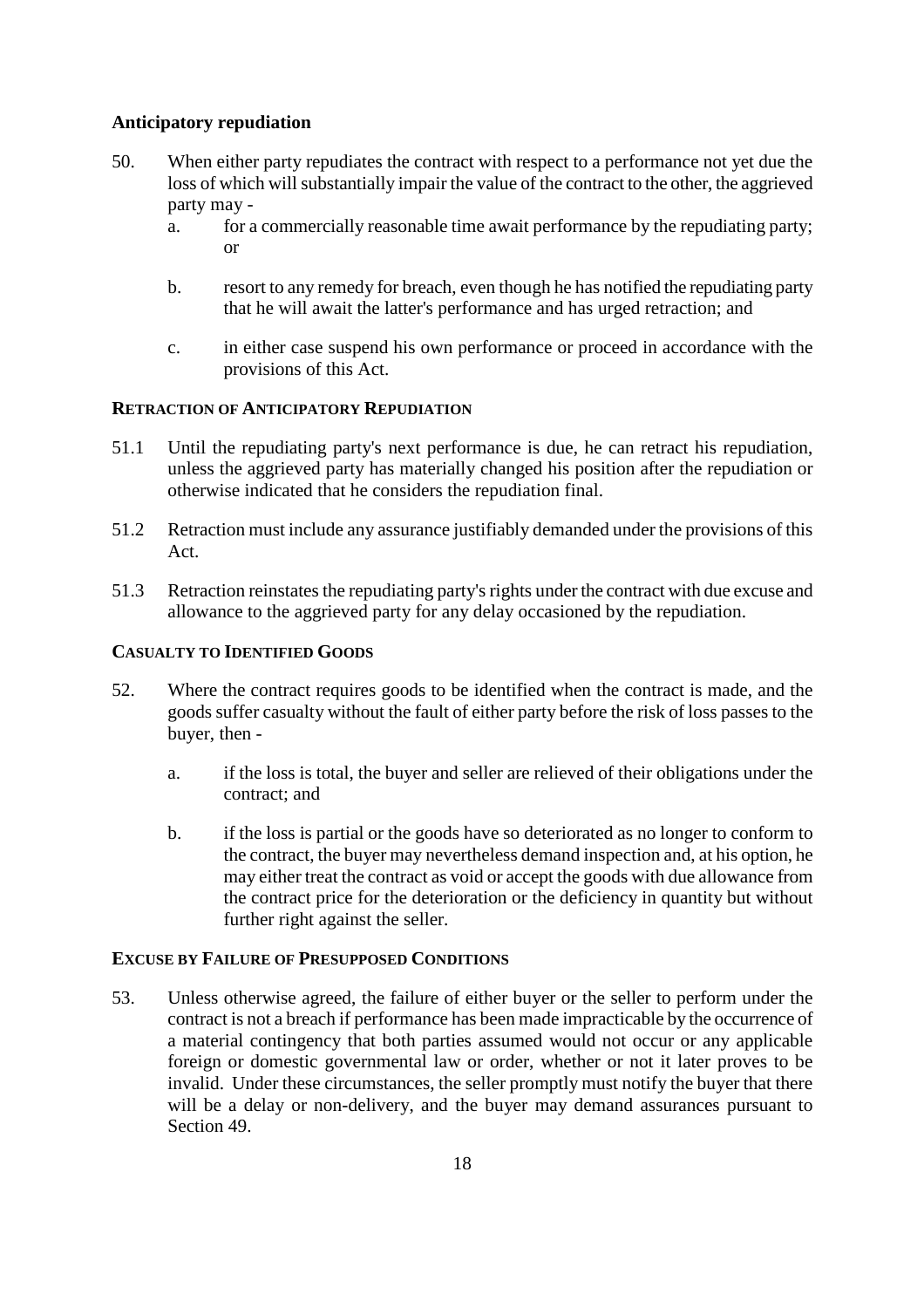# **PART VIII REMEDIES**

## **SELLER'S REMEDIES ON DISCOVERY OF BUYER'S INSOLVENCY**

- 54.1 Where the seller discovers that the buyer is insolvent, he may refuse to deliver the goods except for a cash payment that includes payment for all goods already delivered under the contract, and he may stop delivery pursuant to Section 57.
- 54.2 Where the seller discovers that the buyer has received goods on credit while insolvent, he may reclaim the goods, but his right to reclaim is subject to the rights of a buyer in ordinary course or other good faith purchaser under this Act. Successful reclamation of goods excludes all other remedies with respect to those goods.

### **SELLER'S REMEDIES IN GENERAL**

- 55.1 Where the buyer breaches the contract, the seller is entitled to damages sufficient to place him in as good a position as if the buyer had fully performed.
- 55.2 In addition, where the buyer wrongfully rejects or revokes acceptance of goods or fails to make a payment due on or before delivery or repudiates with respect to a part or the whole, then the aggrieved seller may do any of the following
	- a. withhold delivery of any shipments of goods under the contract;
	- b. stop delivery by any bailee as hereafter provided;
	- c. proceed under Section 56 concerning goods still unidentified to the contract;
	- d. resell the goods in a commercially reasonable manner;
	- e. cancel the contract.
- 55.3 A purchaser who buys goods in good faith at a resale takes the goods free of any rights of the original buyer.

# **SELLER'S RIGHT TO IDENTIFY GOODS TO THE CONTRACT NOTWITHSTANDING BREACH OR TO SALVAGE UNFINISHED GOODS**

- 56.1 An aggrieved seller under the preceding section may
	- a. identify to the contract conforming goods not already identified if at the time he learns of the breach the goods are in his possession or control;
	- b. attempt to resell goods that had been demonstrated as intended for the particular contract, even though those goods are unfinished.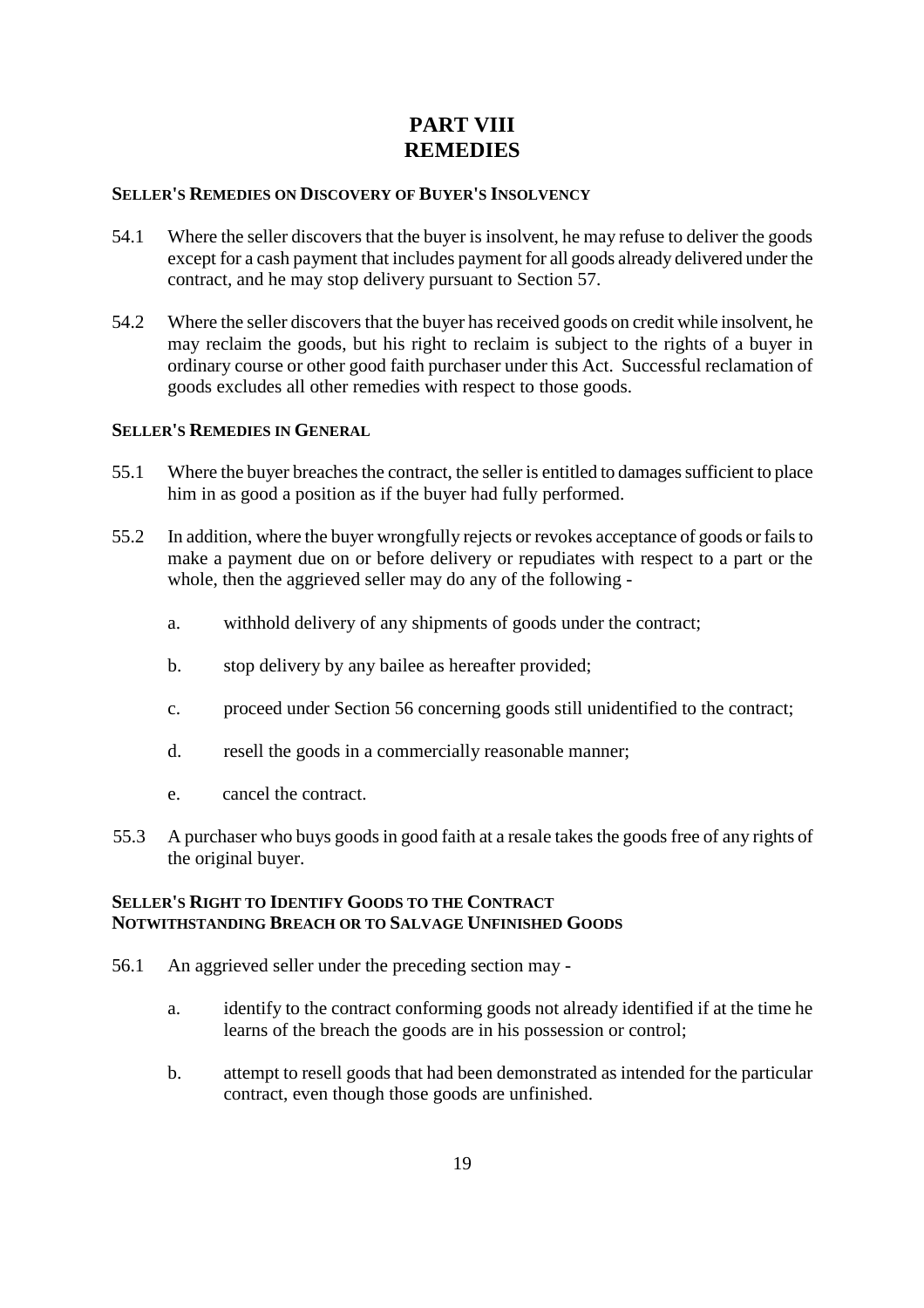- 56.2 Where the goods are unfinished, an aggrieved seller exercising reasonable commercial judgement and attempting to avoid a loss, may
	- a. complete the manufacture of the goods and wholly identify them to the contract; or
	- b. cease manufacturing the goods and resell the unfinished goods for scrap or salvage value; or
	- c. proceed in any other reasonable manner.

# **SELLER'S STOPPAGE OF DELIVERY IN TRANSIT OR OTHERWISE**

- 57.1 The seller may stop delivery of goods in the possession of a carrier or other bailee when he discovers the buyer to be insolvent, or when the buyer repudiates or fails to make a payment due before delivery, or if the seller has a right (for any other reason) to withhold or reclaim the goods.
- 57.2 As against such buyer the seller may stop delivery until such time as the buyer receives the goods or a negotiable document of title covering the goods.

# **SELLER'S DAMAGES FOR NON-ACCEPTANCE OR REPUDIATION**

- 58.1 Subject to subsection 2, the measure of damages for non-acceptance or repudiation by the buyer is the difference between the market price at the time and place for tender and the unpaid contract price together with any incidental damages provided in this Act (Section 59), but less expenses saved in consequence of the buyer's breach.
- 58.2 If the measure of damages provided in subsection 1 is inadequate to put the seller in as good a position as performance would have done, then the measure of damages is the profit (including reasonable overhead) that the seller would have made from full performance by the buyer, together with any incidental damages provided in this Act with due allowance for costs reasonably incurred and due credit for payments or proceeds of resale.

### **SELLER'S INCIDENTAL DAMAGES**

59. Incidental damages to an aggrieved seller include any commercially reasonable charges, expenses, or commissions incurred in stopping delivery, and in transporting and caring for the goods after the buyer's breach, and in returning or reselling the goods as a result of the breach.

### **BUYER'S REMEDIES IN GENERAL; BUYER'S SECURITY INTEREST IN REJECTED GOODS**

60.1 Where the seller breaches the contract, the buyer is entitled to damages sufficient to place him in as good a position as if the seller had fully performed.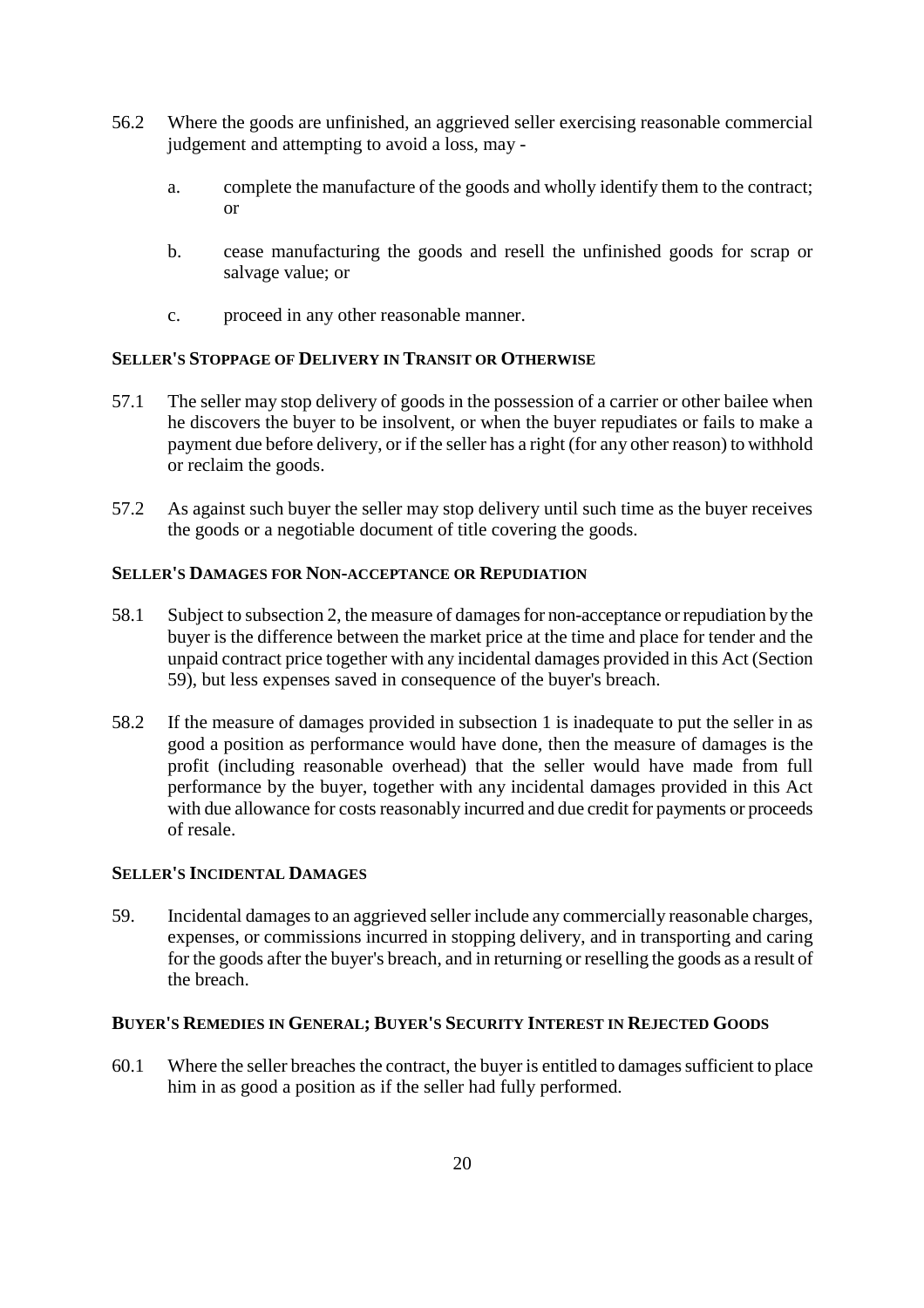60.2 In addition, where the seller fails to make delivery or repudiates, or where the buyer rightfully rejects or justifiably revokes acceptance, then the buyer may cancel the contract.

Whether or not the buyer cancels the contract, he may in addition do any of the following -

- a. recover so much of the price as has been paid; or
- b. "cover" pursuant to Section 61; or
- c. if the goods have been identified, recover them as provided in this Act; or
- d. in a proper case, obtain specific performance; or
- e. in a proper case, recover incidental and consequential damages.
- 60.3 On rightful rejection or justifiable revocation of acceptance, a buyer has a security interest in goods in his possession or control for any payments made on their price and any expenses reasonably incurred in their inspection, receipt, transportation, care, or custody. The buyer may hold such goods and resell them in like manner as an aggrieved seller.

# **"COVER"; BUYER'S PROCUREMENT OF SUBSTITUTE GOODS**

- 61.1 After a breach within the preceding section, the buyer may "cover" by making in good faith and without unreasonable delay any reasonable purchase of or contract to purchase goods in substitution for those due from the seller.
- 61.2 The buyer may recover from the seller as damages the difference between the cost of cover and the contract price together with any incidental or consequential damages as hereinafter defined, but less expenses saved in consequence of the seller's breach.
- 61.3 A buyer's failure to effect cover within this section does not bar him from any other remedy.

### **BUYER'S DAMAGES FOR NON-DELIVERY OR REPUDIATION**

62. The measure of damages for non-delivery or repudiation by the seller is the difference between the market price at the time when the buyer learned of the breach and the contract price together with any incidental and consequential damages provided in this Act, but less expenses saved in consequence of the seller's breach.

# **BUYER'S DAMAGES FOR BREACH IN REGARD TO ACCEPTED GOODS**

63.1 Where the buyer has accepted goods and given notification of seller's breach, he may recover as damages the loss resulting from the seller's breach as determined in any reasonable manner.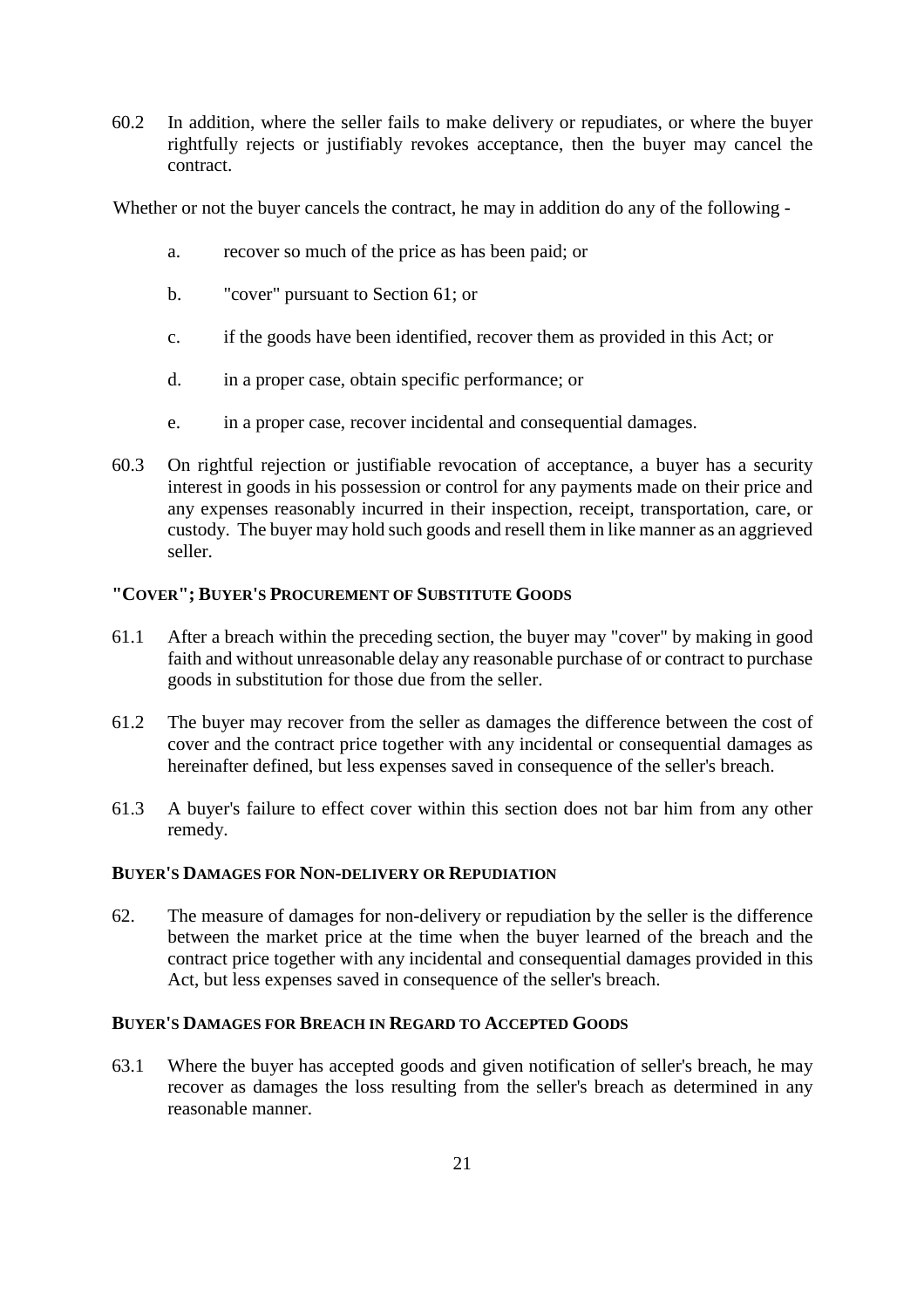- 63.2 The measure of damages for breach of any warranty is the difference at the time and place of acceptance between the value of the goods accepted and the value they would have had if they had been as warranted, unless special circumstances show proximate damages of a different amount.
- 63.3 In a proper case, incidental and consequential damages under Section 64 may also be recovered.

### **BUYER'S INCIDENTAL AND CONSEQUENTIAL DAMAGES**

- 64.1 Incidental damages resulting from the seller's breach include expenses reasonably incurred in inspecting, receiving, transporting, and caring for goods rightfully rejected, together with any reasonable expenses incident to the breach or incurred by effecting cover.
- 64.2 Consequential damages resulting from the seller's breach include
	- a. any loss resulting from the seller's failure to fulfil any of the buyer's requirements of which the seller at the time of contracting had reason to know and which could not reasonably be prevented by the buyer; and
	- b. injuries to persons or property proximately resulting from any breach of warranty.

# **BUYER'S RIGHT TO SPECIFIC PERFORMANCE**

- 65.1 The Court has discretion to direct that the seller perform as provided under the contract, without the option of retaining the goods and paying damages.
- 65.2 The court's order of specific performance may also include damages or other relief, as the court may deem just.

# **DEDUCTION OF DAMAGES FROM THE PRICE**

66. The buyer, on notifying the seller of his intention to do so, may deduct all or any part of the damages resulting from any breach of the contract from any part of the price still due under the same contract.

# **LIQUIDATION OR LIMITATION OF DAMAGES**

- 67.1 An agreement may specify liquidated damages, and such provisions are enforceable, but only if the amount is reasonable in light of the anticipated or actual harm (whichever is greater) caused by the breach. A term fixing unreasonably large liquidated damages is void as a penalty.
- 67.2 Where the seller justifiably withholds delivery of goods because of the buyer's breach, the buyer is entitled to restitution of any amount by which the sum of his payments exceeds the liquidated damages to which the seller is entitled in accordance with subsection 1.